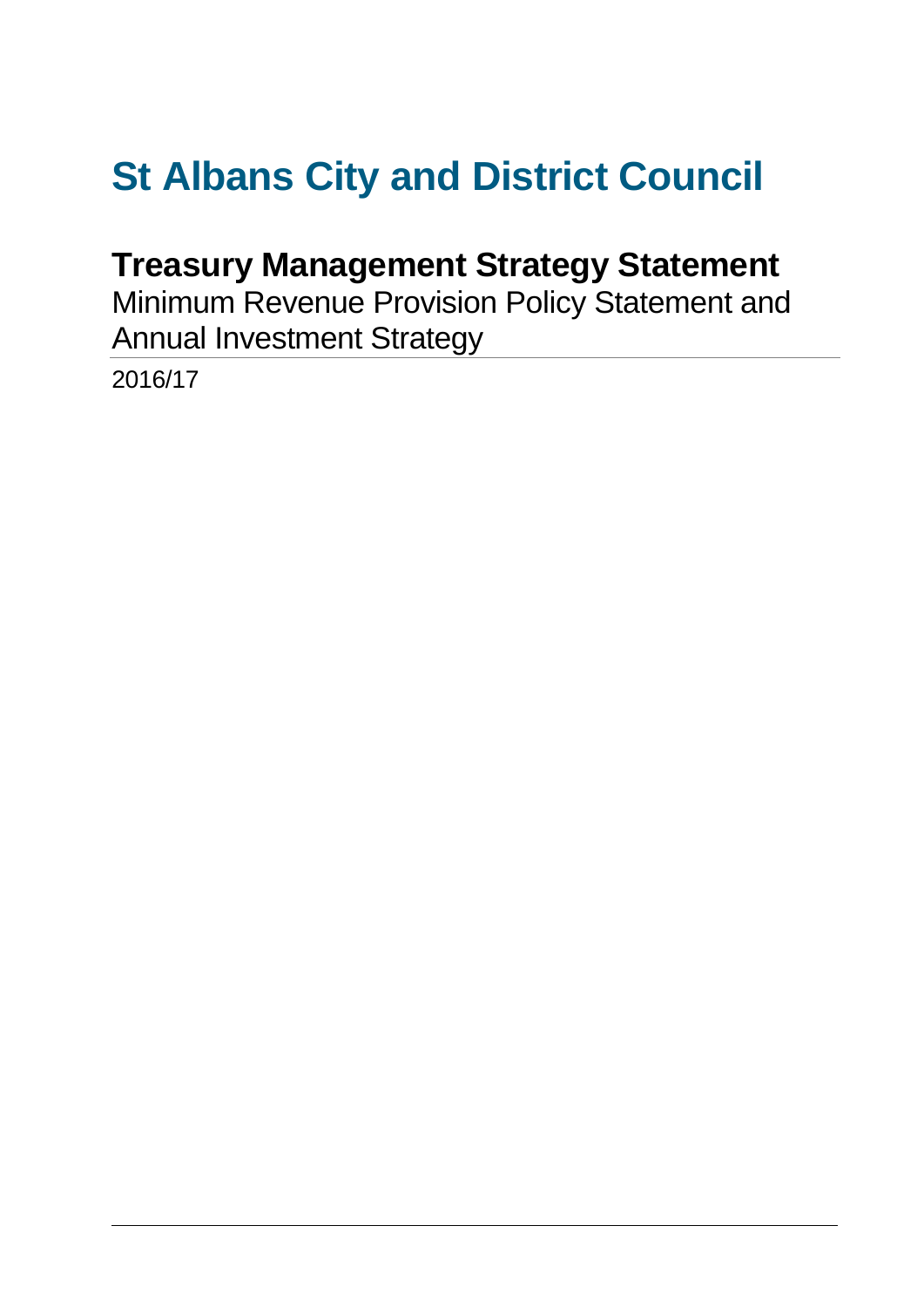#### **1. Introduction**

#### **1.1 Background**

The Council is required to operate a balanced budget, which broadly means that cash expenditure during the year will be met by cash raised. Part of the treasury management operation is to ensure that this cash flow is adequately planned, with cash being available when it is needed. Surplus monies are invested in low risk counterparties commensurate with the Council's low risk appetite, providing adequate liquidity initially before considering investment return.

The second main function of the treasury management service is the funding of the Council's capital plans. These capital plans are an important factor in calculating the borrowing need of the Council. This relates essentially to the longer term cash flow planning to ensure that the Council can meet its capital spending obligations. The management of longer term cash may involve arranging long or short term loans, or using longer term cash flow surpluses. On occasion any debt previously drawn may be restructured to meet Council risk or cost objectives.

CIPFA defines treasury management as:

*"The management of the local authority's investments and cash flows, its banking, money market and capital market transactions; the effective control of the risks associated with those activities; and the pursuit of optimum performance consistent with those risks."*

#### **1.2 Reporting requirements**

The Council is required to receive and approve, as a minimum, three main reports each year, which incorporate a variety of policies, estimates and actuals.

**Prudential and treasury indicators and treasury strategy** (this report) - The first, and most important, report covers:

- . the capital plans (including prudential indicators);
- a minimum revenue provision (MRP) policy (how residual capital expenditure is charged to revenue over time);
- the treasury management strategy (how the investments and borrowings are to be organised) including treasury indicators; and
- an investment strategy (the parameters on how investments are to be managed).

**A mid year treasury management report** – This will update members with the progress of the capital position, amending prudential indicators as necessary. It will also provide an update on whether the treasury strategy is meeting the Council's requirements or if any policies require revision.

**An annual treasury report** – This provides details of a selection of actual prudential and treasury indicators and actual treasury operations, compared to the estimates within this strategy.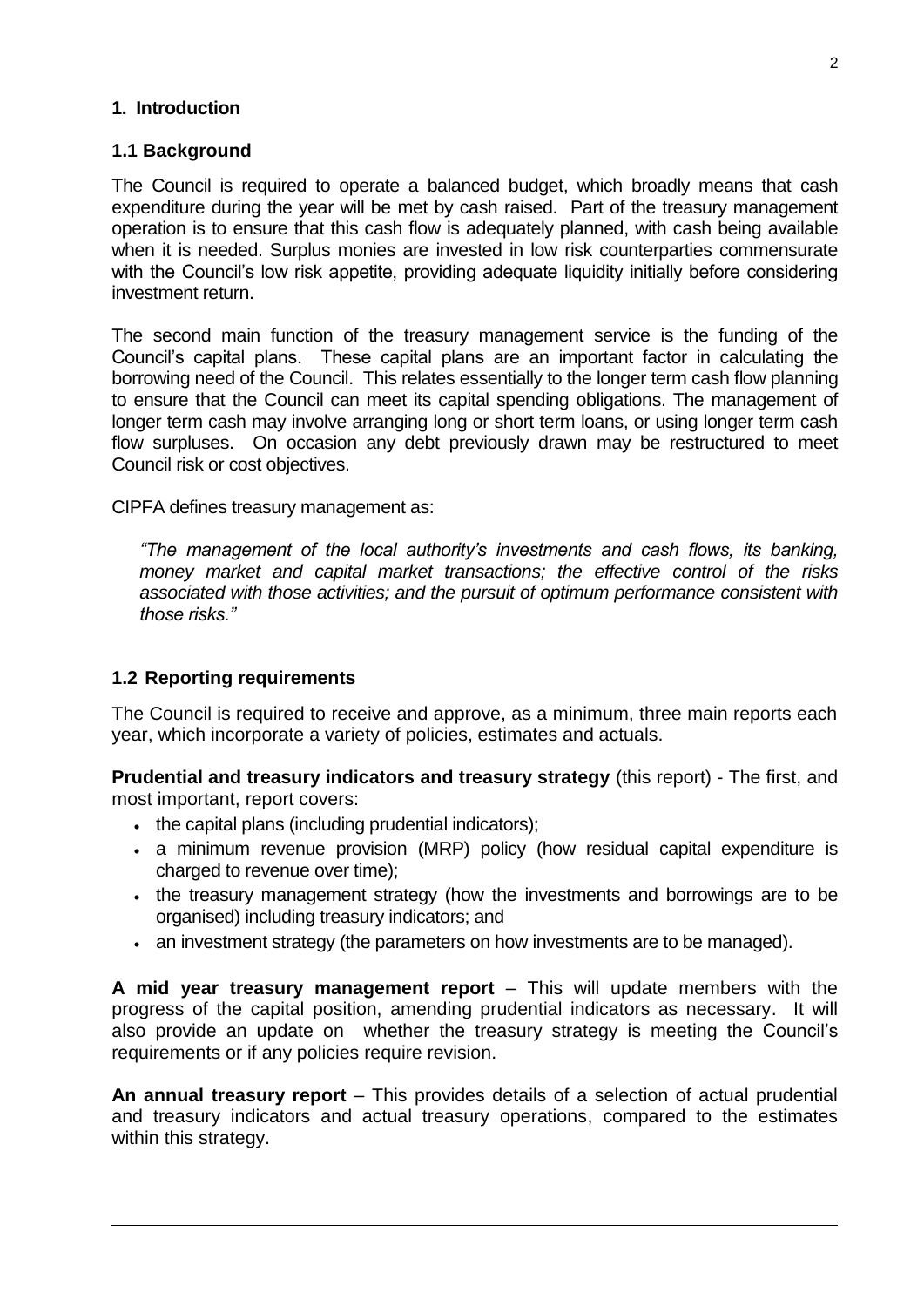#### **Scrutiny**

The reports above are required to be adequately scrutinised before being recommended to the Council. This role is undertaken by the Audit Committee.

#### **1.3 Treasury Management Strategy for 2016/17**

The strategy for 2016/17 covers two main areas:

#### **Capital issues**

- . the capital plans and the prudential indicators;
- the minimum revenue provision (MRP) policy.

#### **Treasury management issues**

- the current treasury position:
- treasury indicators which limit the treasury risk and activities of the Council;
- prospects for interest rates;
- the borrowing strategy;
- policy on borrowing in advance of need;
- debt rescheduling;
- the investment strategy;
- creditworthiness policy; and
- policy on use of external service providers.

These elements cover the requirements of the Local Government Act 2003; the CIPFA Prudential Code; Department for Communities and Local Government (DCLG) MRP Guidance; the CIPFA Treasury Management Code; and DCLG Investment Guidance.

#### **1.4 Training**

The CIPFA Code requires the responsible officer to ensure that members with responsibility for treasury management receive adequate training in treasury management. This applies especially to members responsibe for scrutiny. For this Council, the responsible officer is the Deputy Chief Executive (Finance). Treasury training was made available to members during the year.

The needs of the Council's treasury management staff for training in investment management are assessed every year as part of the staff appraisal process. Training needs are also assessed when the responsibilities of individual members of staff change. Officers attend training courses, seminars and conferences provided by Capita Asset Services and CIPFA, regularly.

#### **1.5 Treasury management consultants**

The Council uses Capita Asset Services, Treasury Solutions as its external treasury management advisors.

The Council recognises that responsibility for treasury management decisions remains with the organisation at all times. It will ensure that undue reliance is not placed upon our external service providers.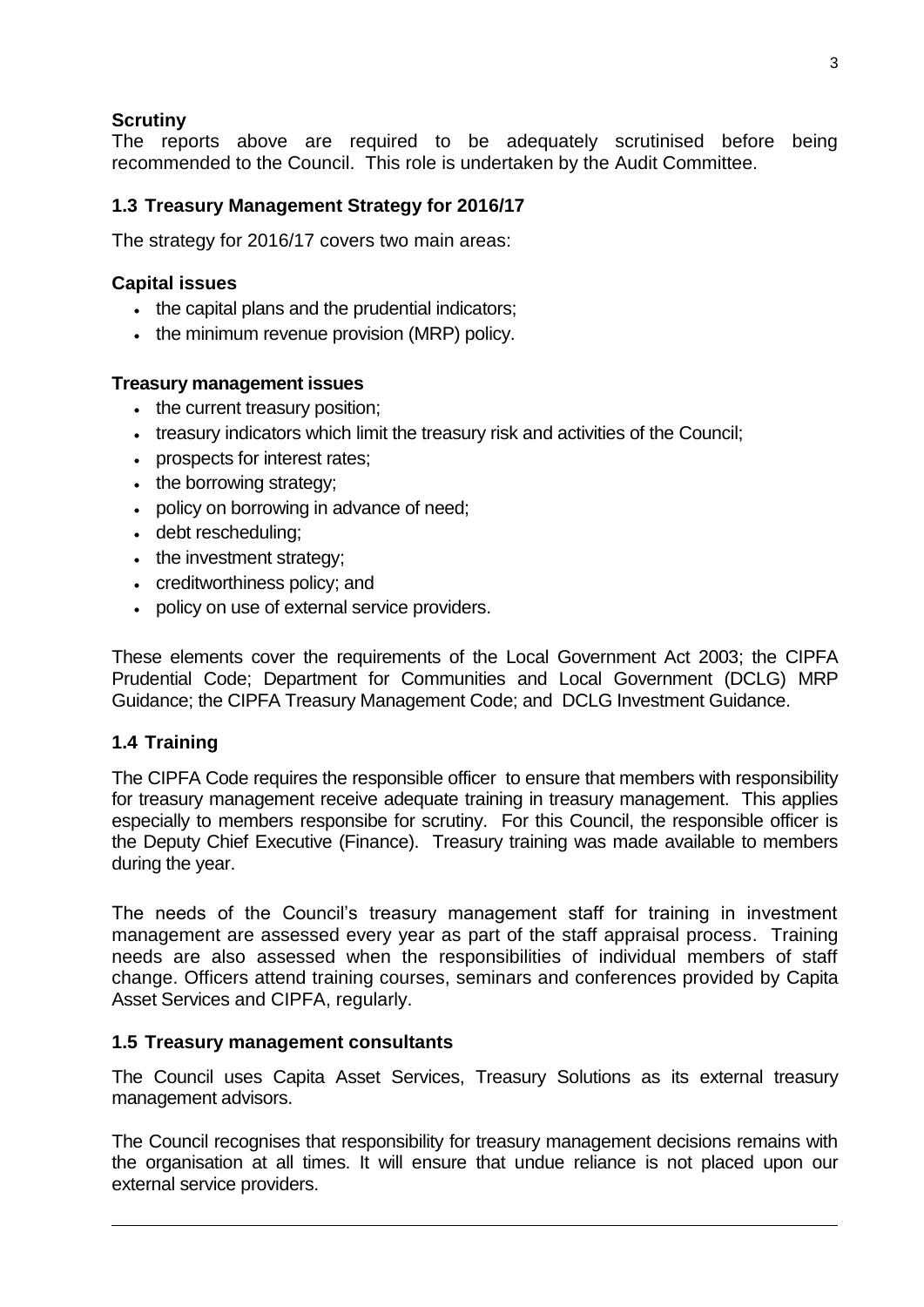It also recognises that there is value in employing external providers of treasury management services in order to acquire access to specialist skills and resources. The Council will ensure that the terms of their appointment, and the methods by which their value will be assessed, are properly agreed and documented. They will also be subjected to regular review.

#### **2. Capital Issues**

#### **2.1 Capital Plans**

The Council's capital expenditure plans are the key driver of treasury management activity. The output of the capital expenditure plans is reflected in prudential indicators, which are designed to assist members' overview and confirm capital expenditure plans.

#### **2.2 Capital Prudential Indicators 2016/17 – 2018/19**

**Capital Expenditure**. This prudential indicator is a summary of the Council's capital expenditure plans, both those agreed previously and those forming part of the 2016/17 budget cycle.

| <b>Capital Expenditure</b>                   | 2014/15 |          | 2015/16 2016/17 2017/18 |                            | 2018/19 |
|----------------------------------------------|---------|----------|-------------------------|----------------------------|---------|
|                                              | Actual  | Estimate |                         | Estimate Estimate Estimate |         |
|                                              | £'M     | £'M      | £'M                     | £'M                        | £'M     |
| <b>General Fund (GF)</b>                     | 6.7     | 3.8      | 21.2                    | 2.8                        | 0.2     |
| <b>Housing Investment</b><br>Programme (HIP) |         |          |                         |                            |         |
| Housing stock enhancements                   | 10.9    | 9.3      | 10.4                    | 6.5                        | 6.0     |
| Non-HRA items                                | 2.6     | 2.7      | 6.0                     | 3.7                        | 2.1     |
| <b>Total HIP</b>                             | 13.5    | 12.0     | 16.4                    | 10.2                       | 8.1     |
| <b>Total capital expenditure</b>             | 20.2    | 15.8     | 37.6                    | 13.0                       | 8.3     |

General Fund capital spend is forecast to be £3.8 million in 2015-16. Plans for 2015/16 included the first phase of a City Centre Opportunity Site project (CCOS - £4.5 million), and this has now been re-phased to 2016/17. Other items included in the capital budget for 2016/7 are the New Museum and Galleries (NMG) project (£4.6M); the Museum of St Albans (MoSTA) project (£2.9M); and a capital budget for the Council to make capital purchases relating to operational contracts (£8.0M). The Council can obtain more favourable interest rates on borrowing than are generally available in the market to non-government organisations. Where contract savings or efficiencies can be made from the Council financing the capital requirements of the contract, this will be considered. Capital proposals for 2017/18 and 2018/19 are for the completion of the NMG and MoSTA capital projects.

The HRA spend on ongoing enhancements to housing stock in 2015-16 is forecast to be £9.3 million, which will be met from housing rental income. Other housing expenditure is forecast to be £2.7 million, which will be met from accumulated capital receipts, grants and contributions to expenditure. The 2016/17 programme includes plans to increase the quantity of affordable housing in the District.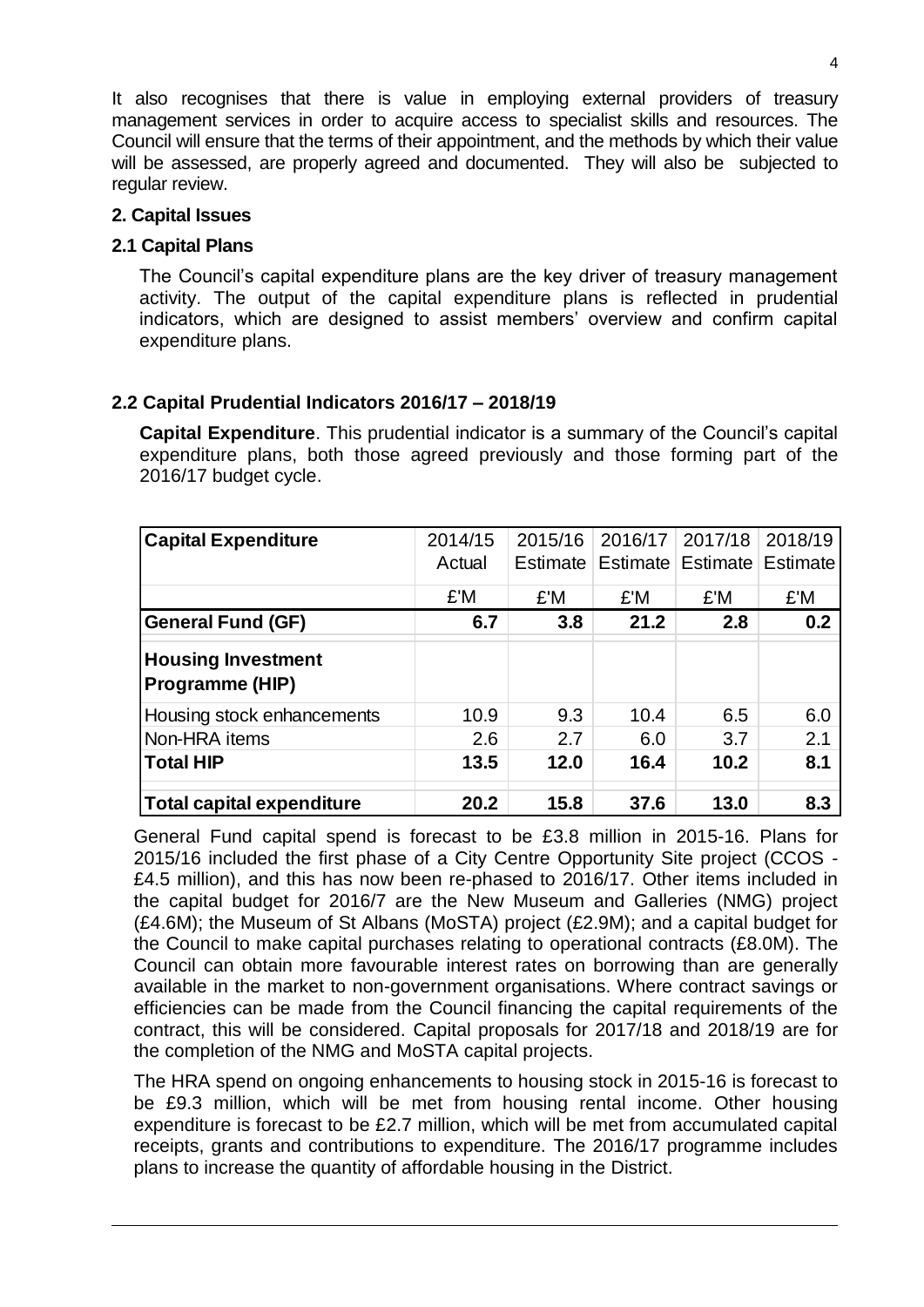**Capital financing.** The tables below show how the capital expenditure plans above are being financed by capital or revenue resources. Any shortfall of resources results in a funding need (borrowing), which in turn will result in an increase in MRP charge to the revenue account.

| <b>Financing Total</b>                  | 2014/15 | 2015/16        | 2016/17        | 2017/18           | 2018/19                  |
|-----------------------------------------|---------|----------------|----------------|-------------------|--------------------------|
|                                         | Actual  | Estimate       |                | Estimate Estimate | Estimate                 |
|                                         | £'M     | £'M            | £'M            | £'M               | £'M                      |
| <b>Total Spend</b>                      | 20.2    | 15.8           | 37.6           | 13.0              | 8.3                      |
| <b>Financed by:</b>                     |         |                |                |                   |                          |
| <b>Capital Receipts</b>                 | 2.4     | 2.4            | 9.7            | 5.9               | 2.2                      |
| <b>Capital Grants and contributions</b> | 3.2     | 1.0            | 3.8            | 0.6               | 0.1                      |
| Revenue/revenue reserves                | 11.0    | 9.7            | 10.8           | 6.5               | 6.0                      |
| <b>Total Financed</b>                   | 16.6    | 13.1           | 24.3           | 13.0              | 8.3                      |
| Net funding need for the year           | 3.6     | 2.7            | 13.3           |                   |                          |
| <b>Financing GF</b>                     | 2014/15 | 2015/16        | 2016/17        | 2017/18           | 2018/19                  |
|                                         | Actual  | Estimate       |                | Estimate Estimate | <b>Estimate</b>          |
|                                         | £'M     | £'M            | £'M            | £'M               | £'M                      |
| <b>GF</b> spend                         | 6.7     | 3.8            | 21.2           | 2.8               | 0.2                      |
| <b>Financed by:</b>                     |         |                |                |                   |                          |
| <b>Capital Receipts</b>                 | 0.2     | 0.1            | 3.7            | 2.2               | 0.1                      |
| Capital Grants and contributions        | 2.1     | 0.6            | 3.8            | 0.6               | 0.1                      |
| Revenue/revenue reserves                | 0.8     | 0.4            | 0.4            |                   |                          |
| <b>GF financed</b>                      | 3.1     | 1.1            | 7.9            | 2.8               | 0.2                      |
| GF funding need for the year            | 3.6     | 2.7            | 13.3           |                   |                          |
| <b>Financing HIP</b>                    | 2014/15 | 2015/16        | 2016/17        | 2017/18           | 2018/19                  |
|                                         | Actual  | Estimate       |                | Estimate Estimate | <b>Estimate</b>          |
|                                         | £'M     | £'M            | £'M            | £'M               | £'M                      |
| <b>HIP spend</b>                        | 13.5    | 12.0           | 16.4           | 10.2              | 8.1                      |
| <b>Financed by:</b>                     |         |                |                |                   |                          |
| <b>Capital Receipts</b>                 | 2.2     | 2.3            | 6.0            | 3.7               | 2.1                      |
| Capital Grants and contributions        | 1.1     | 0.4            |                |                   | $\overline{\phantom{0}}$ |
| Revenue/revenue reserves                | 10.2    | 9.3            | 10.4           | 6.5               | 6.0                      |
| <b>HIP financed</b>                     | 13.5    | 12.0           | 16.4           | 10.2              | 8.1                      |
| HIP funding need for the year           |         | $\blacksquare$ | $\blacksquare$ | ä,                | $\blacksquare$           |

The General Fund (GF) capital programme is not fully funded and will require prudential borrowing. This may be from internal cash balances in the first place and external borrowing if cash balances become insufficient. The unfunded amount of £13.3M will require an increase in charges to the GF of £1.2M from 2015/16 to 2016/17, as shown in 2.3 below.

Any shortfall in capital receipts and other funding will increase the funding need and the charge to the General Fund.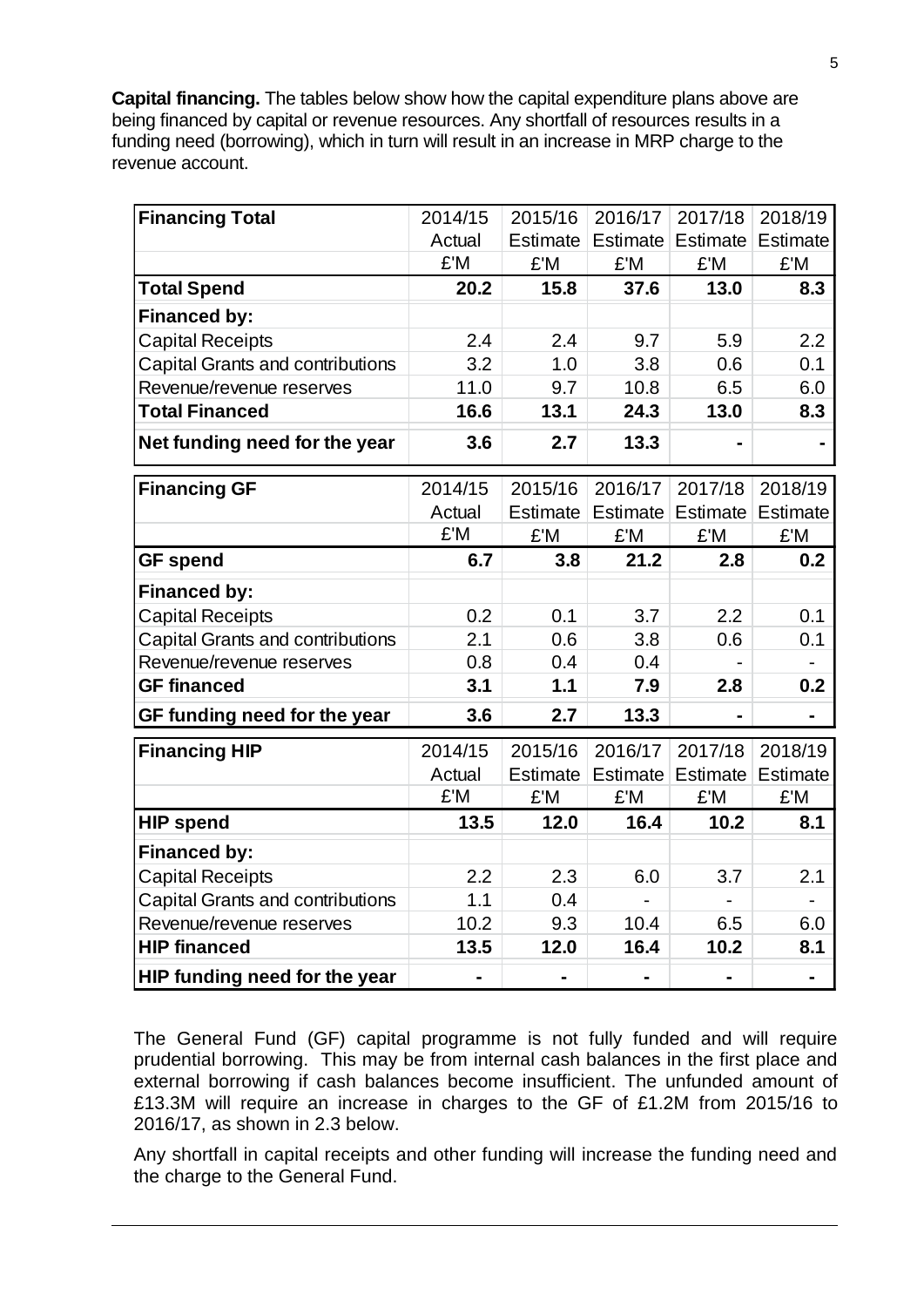Key estimates relating to funding are:

- Officers are considering financing the capital content of supplier contract tenders (e.g. waste management). This is because the Council can obtain more favourable interest rates on borrowing than is generally available in the market to non-government organisations. The Council will have to fund the capital purchase from borrowing. It has been assumed that the charges for interest and MRP will be met from contract savings over the life of the assets.
- The funding of 2016/17 capital expenditure includes a total of £10.3M of capital receipts, grants and contributions. This includes a £6.4M capital receipt from the MoSTA development and £3.9M from fundraising and other capital grants. Capital receipts from the MoSTA development have been assumed at £8.5M, which enables a contribution of £2.1M to the repayment of debt. We have assumed that capital funding will be received in accordance with plans developed by Community Services.

The Housing capital programme (HIP) is fully funded. It has been assumed that the Disabled Facility Grant will cease from 2016/17 and that grants made will be funded from Capital Receipts.

#### **2.3 The Council's Borrowing Need (the Capital Financing Requirement)**

The second prudential indicator is the Council's Capital Financing Requirement (CFR). This shows the total of historic capital expenditure which has not yet been paid for from either revenue or capital resources. This can be met from internal borrowing (use of cash balances) or by external borrowing.

| <b>Capital Financing</b>   | 2014/15 | 2015/16  | 2016/17  | 2017/18  | 2018/19         |
|----------------------------|---------|----------|----------|----------|-----------------|
| <b>Requirement (CFR)</b>   | Actual  | Estimate | Estimate | Estimate | <b>Estimate</b> |
| <b>TOTAL</b>               | £'M     | £'M      | £'M      | £'M      | £'M             |
| <b>Brought Forward</b>     | 212.1   | 211.4    | 211.2    | 219.4    | 210.3           |
| Funding need for the year  | 3.6     | 2.7      | 13.3     |          |                 |
| <b>MRP/VRP</b>             | (4.3)   | (2.9)    | (5.1)    | (9.1)    | (6.1)           |
| <b>Movement in CFR</b>     | (0.7)   | (0.2)    | 8.2      | (9.1)    | (6.1)           |
| <b>Closing CFR balance</b> | 211.4   | 211.2    | 219.4    | 210.3    | 204.2           |

| <b>Capital Financing</b>      | 2014/15 | 2015/16  | 2016/17  | 2017/18  | 2018/19         |
|-------------------------------|---------|----------|----------|----------|-----------------|
| <b>Requirement (CFR)</b>      | Actual  | Estimate | Estimate | Estimate | <b>Estimate</b> |
| <b>GF</b>                     | £'M     | £'M      | £'M      | £'M      | £'M             |
| <b>Brought Forward</b>        | 25.3    | 28.1     | 29.9     | 42.3     | 40.2            |
| Funding need for the year     | 3.6     | 2.7      | 13.3     | -        |                 |
| MRP and VRP                   | (0.8)   | (0.9)    | (0.9)    | (2.1)    | (2.1)           |
| <b>Movement in CFR</b>        | 2.8     | 1.8      | 12.4     | (2.1)    | (2.1)           |
| <b>Closing CFR balance GF</b> | 28.1    | 29.9     | 42.3     | 40.2     | 38.1            |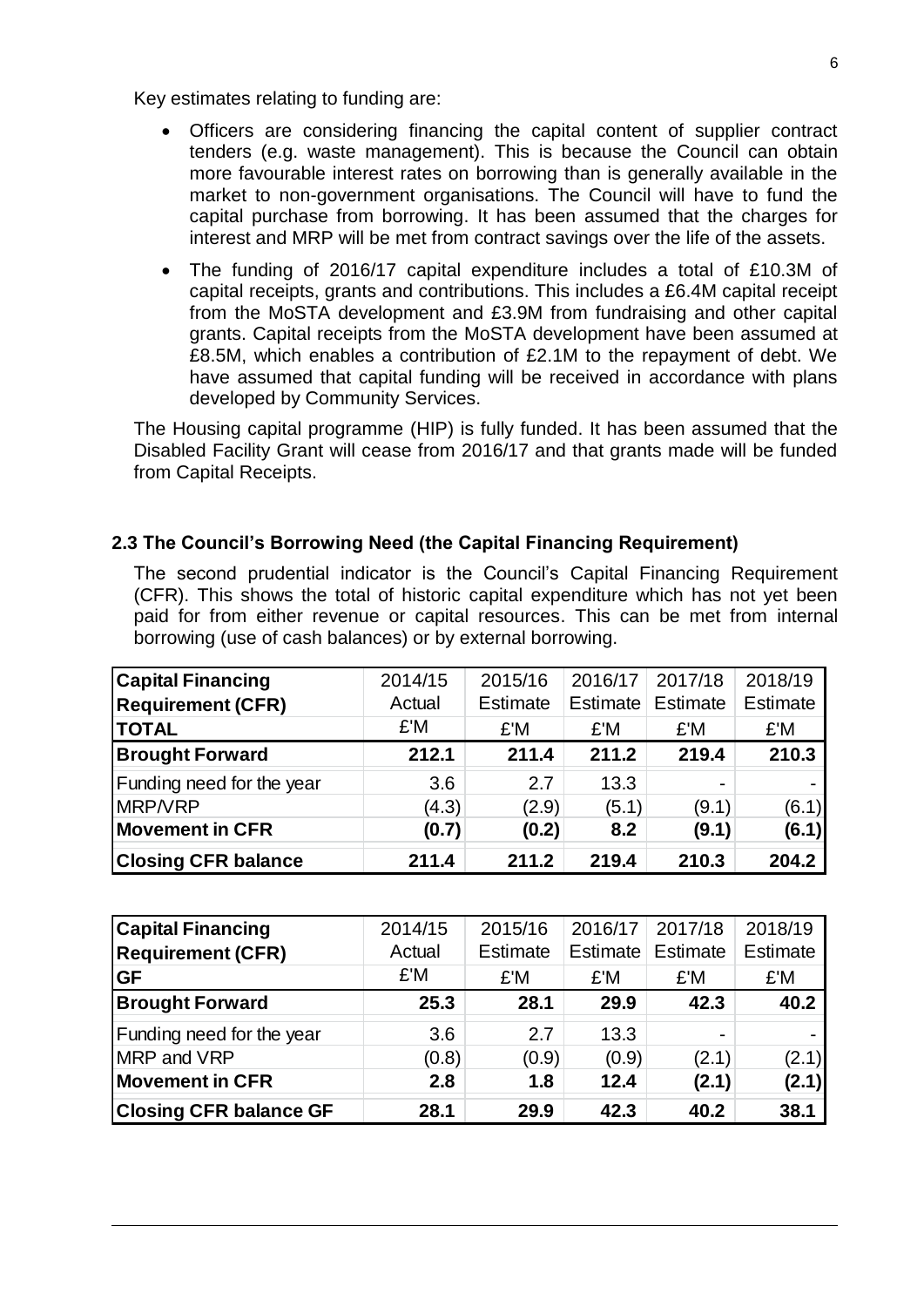| <b>Capital Financing</b>       | 2014/15                  | 2015/16                  | 2016/17        | 2017/18  | 2018/19         |
|--------------------------------|--------------------------|--------------------------|----------------|----------|-----------------|
| <b>Requirement (CFR)</b>       | Actual                   | <b>Estimate</b>          | Estimate       | Estimate | <b>Estimate</b> |
| <b>HRA</b>                     | £'M                      | £'M                      | £'M            | £'M      | £'M             |
| <b>Brought Forward</b>         | 186.8                    | 183.3                    | 181.3          | 177.1    | 170.1           |
| Funding need for the year      |                          |                          | $\blacksquare$ |          |                 |
| <b>Transfer from MRR</b>       | $\overline{\phantom{0}}$ | $\overline{\phantom{0}}$ | $\blacksquare$ |          | (4.0)           |
| VRP for debt repayment         | (3.5)                    | (2.0)                    | (4.2)          | (7.0)    | (4.0)           |
| <b>Movement in CFR</b>         | (3.5)                    | (2.0)                    | (4.2)          | (7.0)    | (8.0)           |
| <b>Closing CFR balance HRA</b> | 183.3                    | 181.3                    | 177.1          | 170.1    | 162.1           |

MRP/VRP: Minimum or Voluntary Revenue Provision as defined in 2.4 below

The GF CFR increases in 2015/16 and 2016/17 as some projects are unfunded. The NMG and MoSTA projects are currently expected to be fully funded and therefore they have no impact on the CFR balance. However, any shortfall in funds raised will result in an increase MRP charge to the GF. The CFR initially increases as unfunded capital expenditure occurs and then decreases as MRP charges to the GF Income and Expenditure Account are made.

The HRA is fully funded and the decrease in HRA CFR represents the provisions made in the HRA revenue account for the repayment of debt.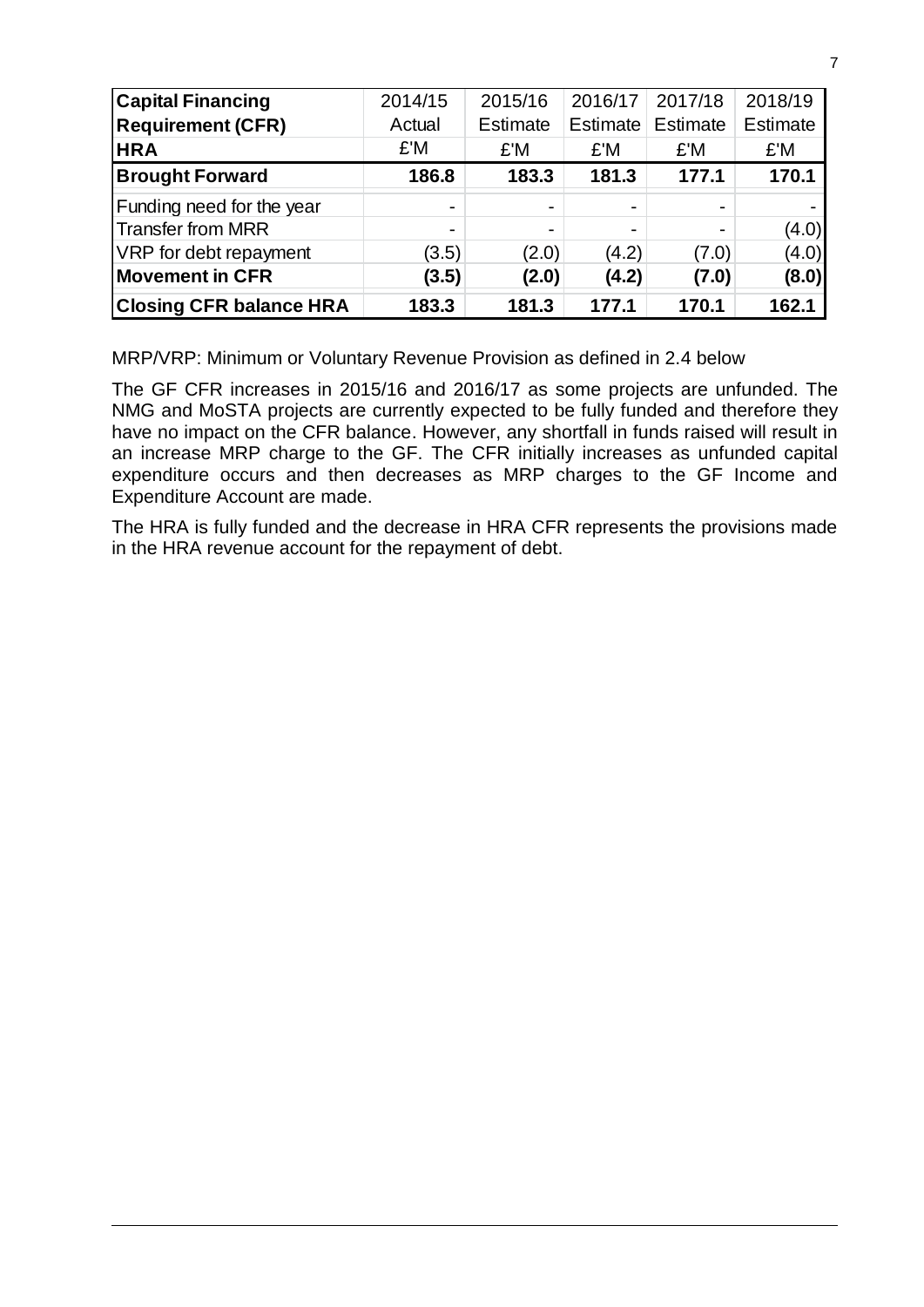#### **2.4 Minimum Revenue Provision (MRP) policy statement or Debt Repayment Provisions Policy**

The Council is required to put aside money for the financing of capital expenditure that has not been met from grants, contributions or capital receipts. It is also required to adopt a policy to determine the basic amount of this, called the minimum revenue provision (MRP). The Council is also allowed to undertake additional voluntary payments if it wishes (voluntary revenue provision (VRP)).

The Council's policy is that for all unsupported borrowing, MRP will be calculated using the Asset Life Method – i.e. the MRP will be based on the estimated life of the assets. This provides for a reduction in the borrowing over approximately the assets expected useful life.

Within the asset life method there is the option of providing MRP on a straight line basis or an annuity basis. For income producing assets where income is expected to increase over time, the asset value is high and the asset life is long, it is appropriate to use the annuity method. This takes into account the time value of money in that the annual MRP provision increases each year in line with an estimated interest rate. Council agreed at the 2013/14 budget setting that MRP be provided for Westminster Lodge over 35 years with an interest rate of 2.2%.

Under the Housing Self Financing reform, the HRA is required to charge depreciation on its assets, which has a revenue effect. The provision for depreciation provides cash for housing capital works.

There is no requirement to provide MRP in the HRA. Nevertheless, a voluntary provision has been incorporated into the 30 year business plan to enable repayment of debt to be made when it becomes due. However, following recent intervention in rent setting by central government, whereby rents must be decreased by 1% per annum for four years from 2016/17, the HRA goes into deficit in 2021/22. Officers are investigating ways of mitigating this.

#### **2.5 Affordability Prudential Indicators**

The previous sections show capital expenditure and borrowing prudential indicators. However, within this framework we also need prudential indicators to assess the affordability of the capital investment plans i.e. the impact on revenue. These provide an indication of the impact of the capital investment plans on the Council's overall finances.

#### **2.5.1 Ratio of financing costs to net revenue stream**

This indicator identifies the trend in the cost of capital (borrowing and other long term obligation costs net of investment income). This is set against the Council's net revenue stream for the General Fund (taxation and non-specific grant income) and the HRA.

|              | 2014/15 | 2015/16  | 2016/17  | 2017/18  | 2018/19      |
|--------------|---------|----------|----------|----------|--------------|
|              | Actual  | Estimate | Estimate | Estimate | Estimate     |
| General Fund | 4.3%    | 4.6%     | 5.2%     | 12.1%    | <b>12.5%</b> |
| <b>HRA</b>   | 52.8%   | 67.3%    | 54.3%    | 67.4%    | 56.9%        |
|              |         |          |          |          |              |

The estimates of financing costs include current commitments and the proposals in this report.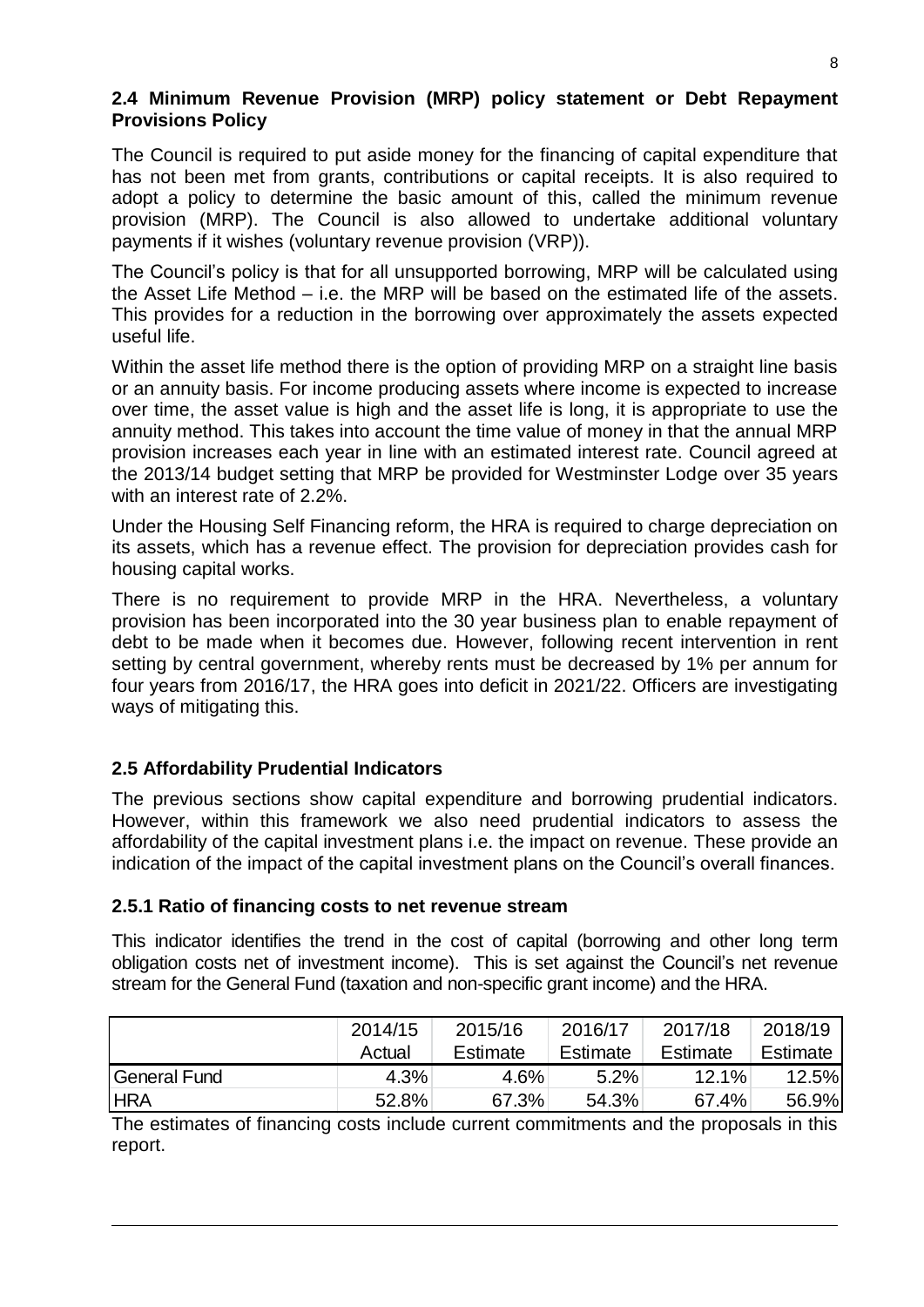For the GF, financing costs at these levels are sustainable in the short to medium term based on the 10 year GF plan. The ratio is increasing over the period under review. On the one hand, government funding is decreasing (on top of a basis of zero income tax increases for several years' grants). On the other hand, MRP is increasing due to the capital expenditure on Sports and Leisure Facilities, Museums and capital equipment for contracts. The annual MRP charge of around £1M arising from £8M of expenditure is forecast to be met by an equivalent saving in costs over the life of the assets. It is therefore cost neutral to the GF.

The HRA 30 year plan, presented in the budget, forecasts that from 2020/21 the HRA is unable to provide sufficient income to maintain the housing stock at required levels and also provide for debt repayment. This is two years earlier than forecast in last year's TMSS due central government rent intervention mentioned in 2.4 above.

#### **2.5.2 Incremental impact of capital investment decisions on council tax**

This indicator identifies the revenue costs associated with proposed changes to the three year capital programme recommended in the budget, compared to the Council's existing (2015/16) approved commitments and current plans. The indicator is expressed as an annual monetary change to band 'D' income tax.

#### **Incremental impact of capital investment decisions on the band D council tax**

| <b>Council tax implication</b><br>'band 'D' | £2.19    | £15.31   | $-E0.69$ |
|---------------------------------------------|----------|----------|----------|
| <b>GF</b>                                   | 2016/17  | 2017/18  | 2018/19  |
|                                             | Estimate | Estimate | Estimate |

The increases in the table above represent 0.96% or less of the 2015/16 average Band 'D' council tax for the authority.

#### **2.5.3 Estimates of the incremental impact of capital investment decisions on housing rent levels**

Similar to the council tax calculation, this indicator identifies the trend in the cost of proposed changes in the housing capital programme recommended in the budget compared to the Council's existing commitments and current plans. This is expressed as a monetary impact on weekly rent levels.

#### **Incremental impact of capital investment decisions on housing rent levels**

| <b>HRA</b>                                  | 2016/17  | 2017/18         | 2018/19  |
|---------------------------------------------|----------|-----------------|----------|
|                                             | Estimate | <b>Estimate</b> | Estimate |
| <b>Housing rent implication</b><br>per week | £0.03    | -£0.26          | $-£0.04$ |

This indicator shows the revenue impact on proposed capital changes against the approved 2015/16 capital budget. The amounts in the table above represent less than 0.24% of the 2015/16 average weekly rent. The negative figures result from a reduction in capital spend over the next three years at a greater rate than the net reduction in properties.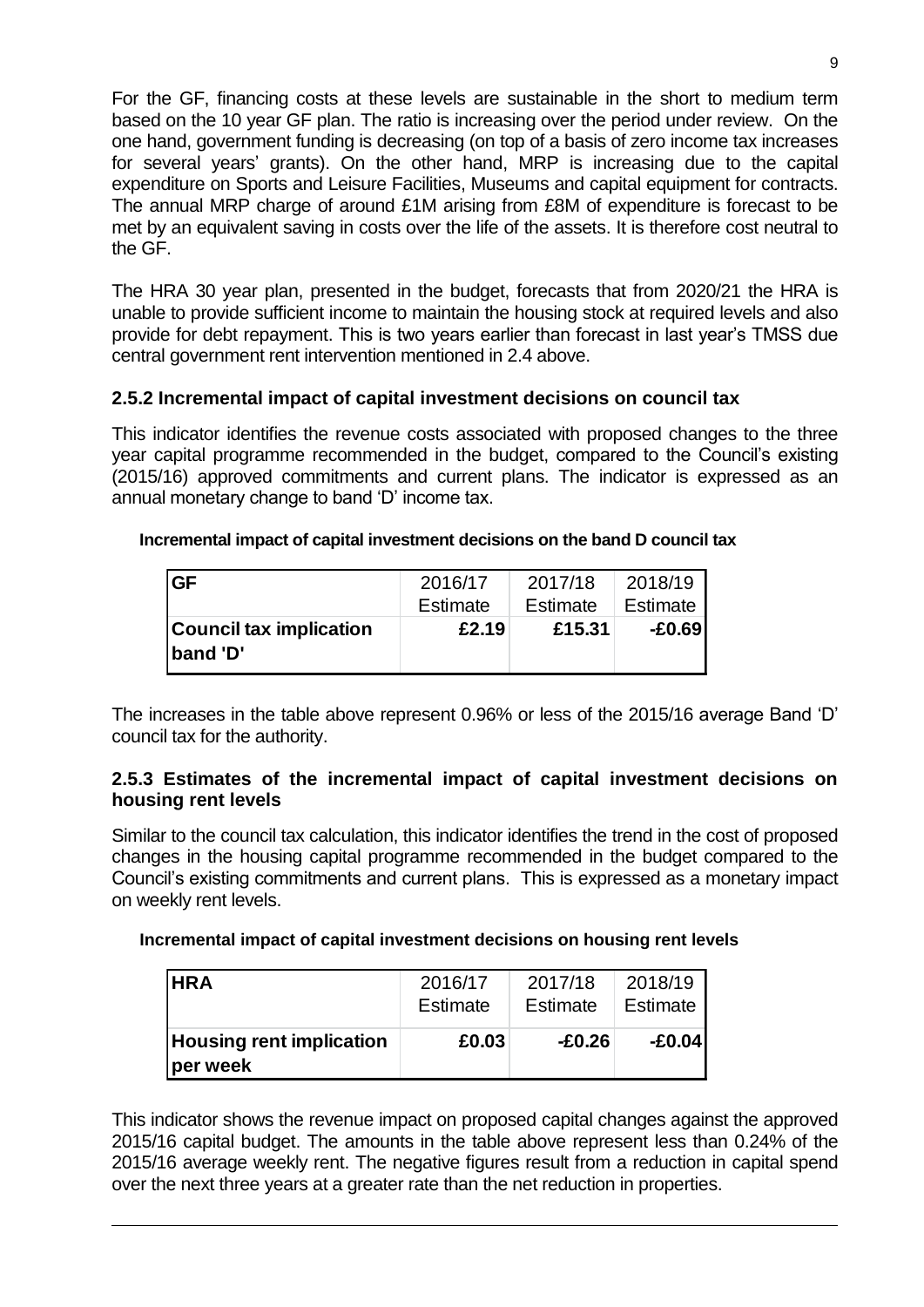#### **2.5.4 HRA ratios**

The first table below highlights how the debt revenue ratio decreases as debt is repaid at a greater rate than the reduction in rent revenue mentioned in 2.4 above.

|                               | 2014/15 | 2015/16  | 2016/17  | 2017/18  | 2018/19   |
|-------------------------------|---------|----------|----------|----------|-----------|
| <b>HRA</b>                    | Actual  | Estimate | Estimate | Estimate | Estimate  |
| <b>HRA</b> debt               | £186.6M | £184.6M  | £180.4M  | £173.4M  | £165.4M   |
| <b>HRA</b> revenues           | £28.6M  | £28.4M   | £28.0M   | £27.0M   | £26.9M    |
| <b>Ratio debt to revenues</b> | 652.4%  | 650.0%   | 644.4%   | 642.4%   | $615.0\%$ |

The next table shows how the debt per property decreases as debt is repaid. This is the case even though the number of properties reduces each year by an estimated net of the number of Right-To-Buy sales and the number of new house purchases.

|                         | 2014/15 | 2015/16  | 2016/17  | 2017/18  | 2018/19  |
|-------------------------|---------|----------|----------|----------|----------|
| <b>HRA</b>              | Actual  | Estimate | Estimate | Estimate | Estimate |
| <b>HRA</b> debt         | £186.6M | £184.6M  | £180.4M  | £173.4M  | £165.4M  |
| Number of HRA dwellings | 5,024   | 5,009    | 4.999    | 4.989    | 4,981    |
| Debt per dwelling       | £37,142 | £36,854  | £36,095  | £34,764  | £33,214  |

#### **3. Treasury Management Issues**

The capital expenditure plans set out in Section 2 provide details of the service activity of the Council. The treasury management function ensures that the Council's cash is organised in accordance with relevant professional codes. This will involve both the organisation of the cash flow and, where capital plans require, the organisation of approporiate borrowing facilities. The strategy covers the relevant treasury / prudential indicators, the current and projected debt positions and the annual investment strategy.

#### **3.1 External Borrowing Requirements**

The Council's treasury portfolio position at 31 March 2015, with forward projections, are summarised below. The table shows the actual external debt, against the underlying capital borrowing need (the Capital Financing Requirement - CFR), highlighting any over or under borrowing. The model is used to highlight any amounts of external borrowing required each year in order to manage the capital plans in 2 above.

#### **Critical Assumptions:**

Balanced GF and HRA budgets Increase in MRP due to contract capital matched by revenue savings No change to working capital requirements No slippage in capital programmes Capital receipts relating to MoSTA development totalling £8.5M in 2017/18 and other capital funding of £2.2M in 2016/17.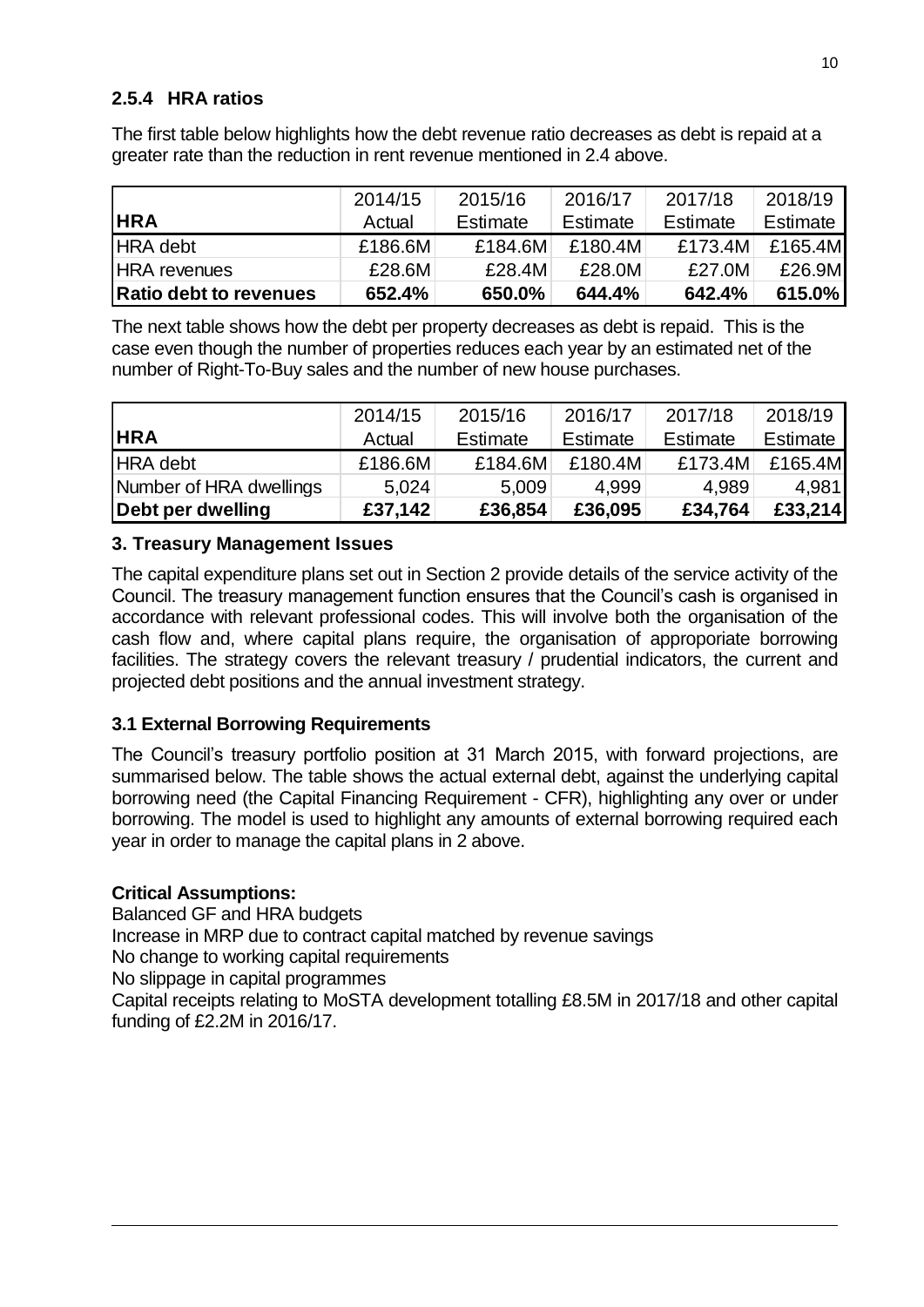| <b>External Borrowing Requirement</b>              |              | 2014-2015     | 2015-2016       | 2016-2017       | 2017-2018       | 2018-2019       |
|----------------------------------------------------|--------------|---------------|-----------------|-----------------|-----------------|-----------------|
|                                                    |              | <b>Actual</b> | <b>Estimate</b> | <b>Estimate</b> | <b>Estimate</b> | <b>Estimate</b> |
|                                                    |              | £'m           | £'m             | £'m             | £'m             | £'m             |
| <b>CFR closing</b>                                 |              | 211.4         | 211.2           | 219.4           | 210.3           | 204.2           |
| <b>External Borrowing balance (Gross Debt)</b>     |              | 186.6         | 184.6           | 192.4           | 179.4           | 173.4           |
| (Under)/over borrowed                              |              | (24.8)        | (26.6)          | (27.0)          | (30.9)          | (30.8)          |
| <b>Reconciliation to Balance Sheet as follows:</b> |              |               |                 |                 |                 |                 |
| Reserves & Balances                                | A            | (28.3)        | (33.5)          | (21.5)          | (26.0)          | (26.1)          |
| Working capital surplus                            | B            | (5.1)         | (7.1)           | (7.1)           | (7.1)           | (7.1)           |
| Cash and investments opening                       |              | 9.5           | 8.6             | 14.0            | 1.6             | 2.2             |
| Movements before debt items                        |              | 2.6           | 7.4             | (20.2)          | 13.6            | 6.2             |
| Debt repayment                                     |              | (3.5)         | (2.0)           | (4.2)           | (15.0)          | (8.0)           |
| Borrowing required                                 |              |               |                 | 12.0            | 2.0             | 2.0             |
| Cash and investments closing                       | $\mathsf{C}$ | 8.6           | 14.0            | 1.6             | 2.2             | 2.4             |
| (Under)/over borrowed                              | $(A+B+C)$    | (24.8)        | (26.6)          | (27.0)          | (30.9)          | (30.8)          |
| <b>Movement on External Borrowing</b>              |              |               |                 |                 |                 |                 |
| <b>External borrowing</b>                          |              | 190.1         | 186.6           | 184.6           | 192.4           | 179.4           |
| Increase in borrowings                             |              |               |                 | 12.0            | 2.0             | 2.0             |
| Debt repayment                                     |              | (3.5)         | (2.0)           | (4.2)           | (15.0)          | (8.0)           |
| <b>Balance on external borrowing</b>               |              | 186.6         | 184.6           | 192.4           | 179.4           | 173.4           |

The table above shows the end of year position for 2014/15 and estimated year end positions for the following 4 years. We currently forecast to borrow an additional £12.0M in 2016/17. It may also be necessary to borrow short term funds during the year to cover cash flow requirements. If capital funding from receipts or grants is reduced or delayed, external borrowing (and associated charges to the GF) will increase. Conversely, if the capital programme is delayed or not implemented as currently planned, borrowing and charges will reduce.

#### **3.2 Borrowing Limits**

#### **The Operational Boundary.**

This focuses on the day-to-day treasury management activity. Total external borrowing is not normally expected to exceed this limit.

The limit for other long-term liabilities was increased by Council on  $14<sup>th</sup>$  October 2015 and the General Fund limit reduced to keep the Total limit at £213M. We need to ensure that we are able to borrow to meet the capital plans proposed in the budget and leave some headroom. Therefore, an increase in the operational boundary for external debt for the GF by £4M to £20M is recommended. The table below shows existing and proposed limits:

| <b>Operational Boundary for</b>    | 2014/15 | 2015/16  | 2016/17  | 2017/18  | 2018/19  |
|------------------------------------|---------|----------|----------|----------|----------|
| <b>External Debt</b>               | Actual  | Estimate | Estimate | Estimate | Estimate |
|                                    | £'M     | £'M      | £'M      | £'M      | £'M      |
| <b>General Fund</b>                | 20      | 16       | 20       | 20       | 20       |
| <b>HRA</b>                         | 192     | 192      | 192      | 192      | 192      |
| <b>Other Long Term Liabilities</b> |         | 5        | 5        | 5        | 5        |
| <b>Total</b>                       | 213     | 213      | 217      | 217      | 217      |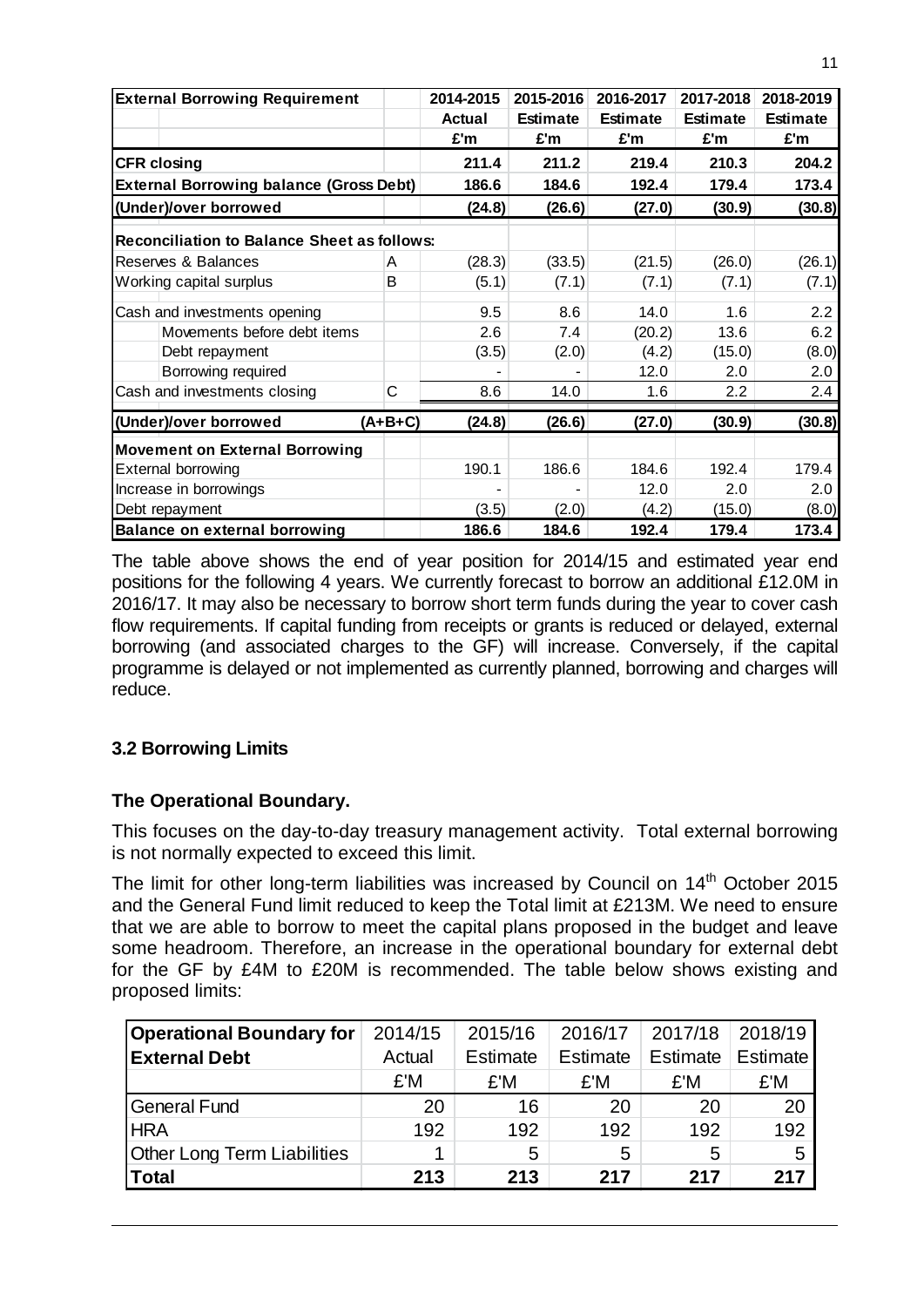#### **The Authorised Limit for external borrowing.**

This further key prudential indicator represents a control on the maximum level of borrowing. This represents a limit beyond which external borrowing is prohibited, and this limit needs to be set or revised by the full Council. It reflects the level of external borrowing, which, while not desired, the Council could afford in the short term, but is not sustainable in the longer term. It gives some headroom for unforeseen requirements or delays in capital receipts.

| <b>Authorised Limit for</b>        | 2014/15 | 2015/16  | 2016/17  | 2017/18  | 2018/19  |
|------------------------------------|---------|----------|----------|----------|----------|
| <b>External Debt</b>               | Actual  | Estimate | Estimate | Estimate | Estimate |
|                                    | £'M     | £'M      | £'M      | £'M      | £'M      |
| <b>General Fund</b>                | 27      | 23       | 23       | 23       | 23       |
| <b>HRA</b>                         | 192     | 192      | 192      | 192      | 192      |
| <b>Other Long Term Liabilities</b> |         | 5        | 5        | 5        |          |
| <b>Total</b>                       | 220     | 220      | 220      | 220      | 220      |

We propose no change from previously authorised limits, which are:

Separately, the Council is also limited to a maximum HRA borrowing position through the Housing Self Finance regime of £192 million.

| <b>HRA debt limit</b> | 2014/15 | 2015/16  | 2016/17  | 2017/18  | 2018/19  |
|-----------------------|---------|----------|----------|----------|----------|
|                       | Actual  | Estimate | Estimate | Estimate | Estimate |
|                       | £'M     | £'M      | £'M      | £'M      | £'M      |
| HRA debt cap          | 192.0   | 192.0    | 192.0    | 192.0    | 192.0    |
| <b>HRA CFR</b>        | 183.3   | 181.3    | 177.1    | 170.1    | 162.1    |
| <b>Headroom</b>       | 8.7     | 10.7     | 14.9     | 21.9     | 29.9     |

As mentioned in 2.5.1 above, the HRA generates sufficient cash to enable debt to be repaid on the due date until 2020/21. Officers and are considering ways to address the shortfall beyond this date.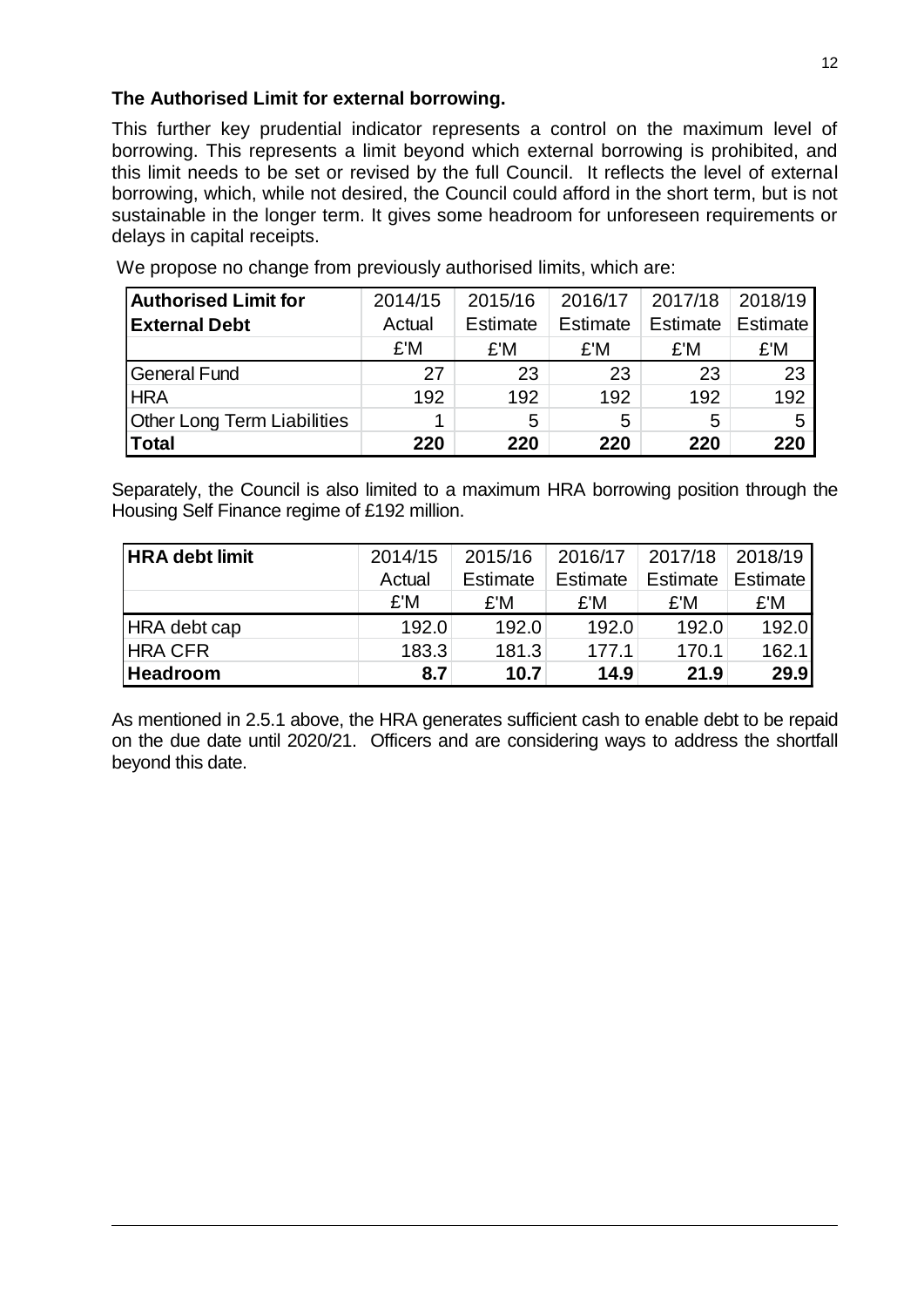#### **3.3 Prospects for Interest Rates**

Capita Asset Services' view on interest rates and economic outlook, as at 1<sup>st</sup> November 2015, is given below.

| Annual          | <b>Bank Rate</b><br>% | <b>PWLB Borrowing Rates %</b><br>(including certainty rate adjustment) |         |         |  |  |  |
|-----------------|-----------------------|------------------------------------------------------------------------|---------|---------|--|--|--|
| Average %       |                       | 5 year                                                                 | 25 year | 50 year |  |  |  |
| Dec 2015        | 0.50                  | 2.30                                                                   | 3.60    | 3.50    |  |  |  |
| Mar 2016        | 0.50                  | 2.40                                                                   | 3.70    | 3.60    |  |  |  |
| Jun 2016        | 0.75                  | 2.60                                                                   | 3.80    | 3.70    |  |  |  |
| Sep 2016        | 0.75                  | 2.70                                                                   | 3.90    | 3.80    |  |  |  |
| Dec 2016        | 1.00                  | 2.80                                                                   | 4.00    | 3.90    |  |  |  |
| Mar 2017        | 1.00                  | 2.80                                                                   | 4.10    | 4.00    |  |  |  |
| Jun 2017        | 1.25                  | 2.90                                                                   | 4.10    | 4.00    |  |  |  |
| Sep 2017        | 1.50                  | 3.00                                                                   | 4.20    | 4.10    |  |  |  |
| Dec 2017        | 1.50                  | 3.20                                                                   | 4.30    | 4.20    |  |  |  |
| Mar 2018        | 1.75                  | 3.30                                                                   | 4.30    | 4.20    |  |  |  |
| <b>Jun 2018</b> | 1.75                  | 3.40                                                                   | 4.40    | 4.30    |  |  |  |
| Sep 2018        | 2.00                  | 3.50                                                                   | 4.40    | 4.30    |  |  |  |
| Dec 2018        | 2.00                  | 3.50                                                                   | 4.40    | 4.30    |  |  |  |
| Mar 2019        | 2.00                  | 3.60                                                                   | 4.50    | 4.40    |  |  |  |

We remain in a very difficult investment environment. While counterparty risk appears to have eased, market sentiment has sometimes been subject to bouts of extreme volatility and economic forecasts are uncertain. However, we have also a very accommodating monetary policy - reflected in a 0.5% Bank Rate. As a consequence, we continued to experience low returns from deposits in 2015/16 and investment returns are likely to remain relatively low during 2016/17 and beyond.

Borrowing interest rates have been highly volatile during 2015 as alternating bouts of good and bad news have promoted optimism, and then pessimism, in financial markets. Gilt yields have continued to remain at historically low levels during 2015. The policy of avoiding new borrowing by running down spare cash balances, has served the Council well over the last few years. However, we will keep this under review to avoid incurring higher borrowing costs in later times. In future, the Council may not be able to avoid new borrowing to finance new capital expenditure and/or to refinance maturing debt.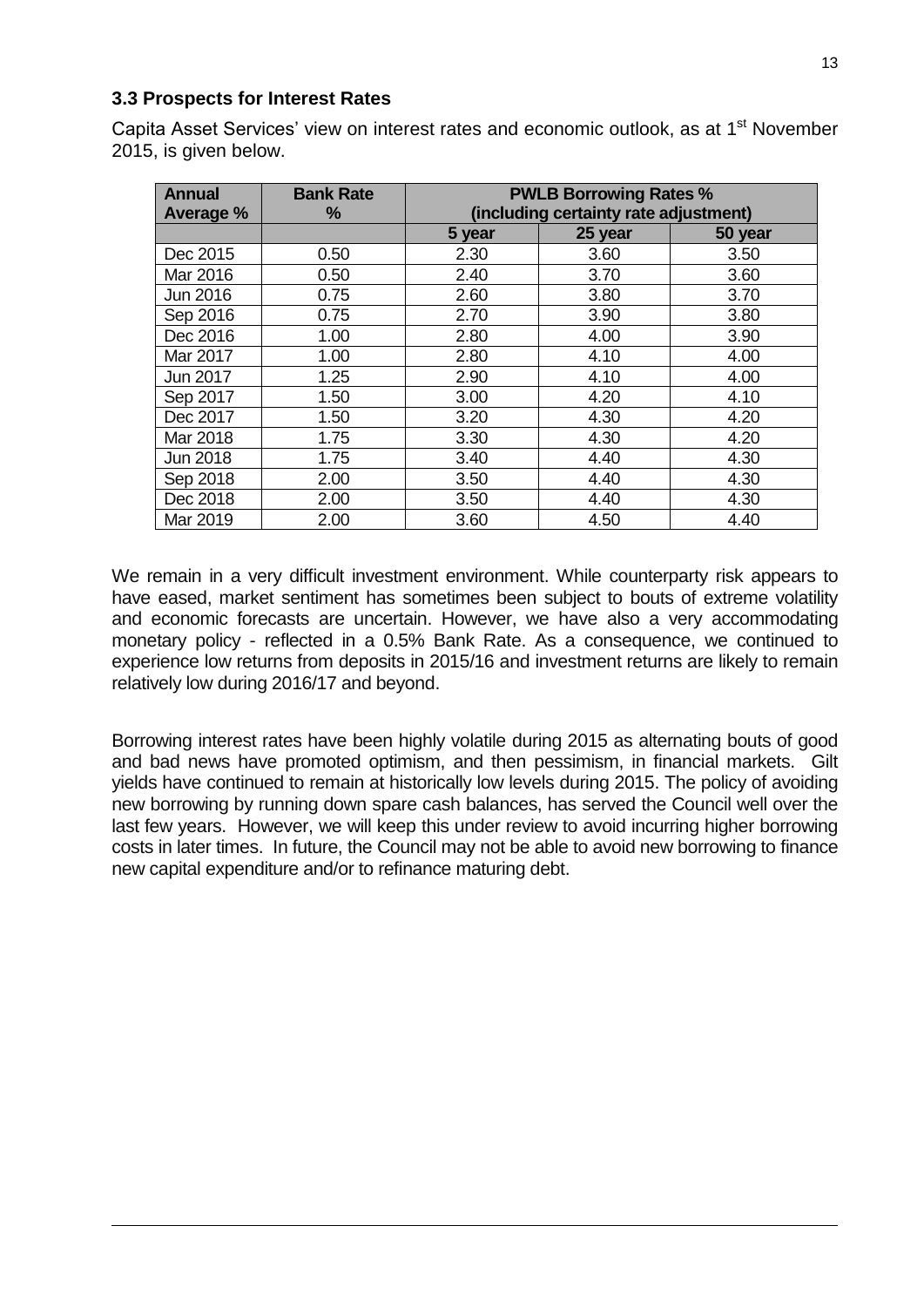#### **3.4 Treasury Management Indicators within the Treasury Management Code**

The purpose of these indicators is to restrain the activity of the treasury function within certain limits, thereby managing risk and reducing the impact of any adverse movement in interest rates. However, if these are set too restrictively they will impair the opportunities to reduce costs / improve performance*.* The indicators are:

#### **Interest Rate Exposure:**

This indicator is set to control the Council's exposure to interest rate risk. The upper limits on fixed and variable rate interest exposures, expressed as a percentage of net principal borrowed will be unchanged from last year at:

|                                                |               | 2016/17 2017/18 2018/19 |               |
|------------------------------------------------|---------------|-------------------------|---------------|
|                                                | $\frac{0}{6}$ | $\frac{0}{6}$           | %             |
| Upper Limit on Fixed Interest Rate Exposure    |               | 100.00% 100.00% 100.00% |               |
| Upper Limit on Variable Interest Rate Exposure | $10.00\%$     |                         | 10.00% 10.00% |

i.e. up to 100% of borrowing can be at fixed rates, or up to 10% at variable rates.

All current borrowings are at fixed rates. Therefore officers have the flexibility to select fixed or variable rates on any future loans as long as they do not exceed the approved variable limit above.

#### **Maturity Structure of Borrowing**

This indicator is set to control the Council's exposure to risk from having to pay back significant amounts of debt all at the same time. The upper and lower limits on the maturity structure of fixed rate borrowings have been kept broad to allow flexibility in the structuring of debt and remain at:

|                                |      | Upper Limit   Lower Limit | Actual |
|--------------------------------|------|---------------------------|--------|
|                                | $\%$ | $\%$                      | $\%$   |
| Under 12 months                | 10.0 |                           | 1.1    |
| 12 months and within 24 months | 10.0 | $\blacksquare$            | 2.2    |
| 24 months and within 5 years   | 20.0 |                           | 11.8   |
| 5 years and within 10 years    | 50.0 | 20.0                      | 31.6   |
| 10 years and within 20 years   | 80.0 | 50.0                      | 53.3   |

The actual debt profile is within the approved limits.

#### **Principal sums invested for periods longer than 364 days**

The limits have remained the same as those approved last year.

| Limit on principal           | 2016/17 | 2017/18 | 2018/19 |
|------------------------------|---------|---------|---------|
| invested beyond 12<br>months |         |         |         |
|                              | £m      | £m      | fm      |
| Local Authorities            | 5.0     | 5.0     |         |
| <b>Other</b>                 | 1 በ     | 1 በ     |         |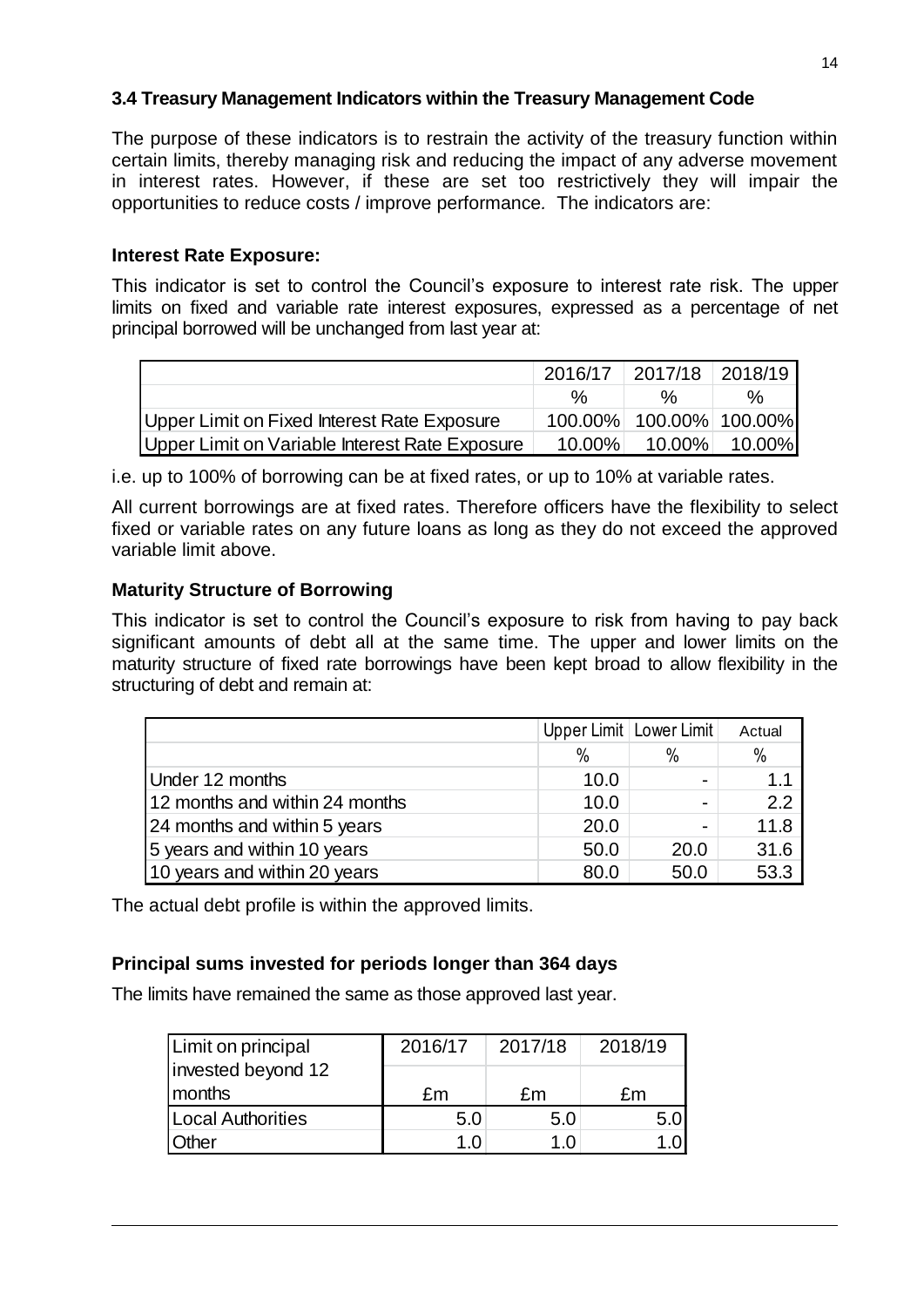#### **3.5 Borrowing Strategy**

The Council is currently maintaining an under-borrowed position, i.e. it is running down its investment balances rather than borrow. This strategy recognises that investment returns are low and counterparty risk is relatively high.

Against a background of risks within the economic forecast, caution will be adopted with the 2016-17 treasury operations. The Deputy Chief Executive (Finance) will monitor interest rates in financial markets. He will adopt a pragmatic approach to changing circumstances in deciding whether to take out fixed or variable rate loans.

The Council may also borrow for short periods of time (normally for up to two weeks) to cover unexpected cash flow shortages.

#### **Sources of Borrowing**

The approved sources of long-term borrowing will be:

- Public Works Loans Board
- Any Institution approved for investment
- Any Bank or Building Society approved by the Bank of England Prudential Regulation Authority.

#### **3.6 Policy on Borrowing in Advance of Need**

The Council may borrow in advance of need for short periods where a review of capital spending profile and views on future interest rates makes it economically attractive.

#### **3.7 Policy on charging interest to the Housing Revenue Account**

The Council is free to adopt its own policy on sharing interest costs and income between the General Fund and Housing Revenue Account (HRA). This follows the reform of housing finance. The CIPFA Code recommends that authorities state their policy on this matter each year in their treasury management strategy.

On 1 April 2012, the Council assigned the long term HSF loan to the HRA pool. New long-term loans borrowed will be assigned in their entirety to either the General Fund or the HRA pool. Interest payable and other costs/income arising from long-term loans (e.g. premiums and discounts on early redemption) will be allocated in line with each specific loan.

An HRA cash flow balance is calculated each month and interest on this balance transferred between the General Fund and HRA. This is at the monthly net average rate earned by the Council on its portfolios of treasury investments and any short-term borrowing.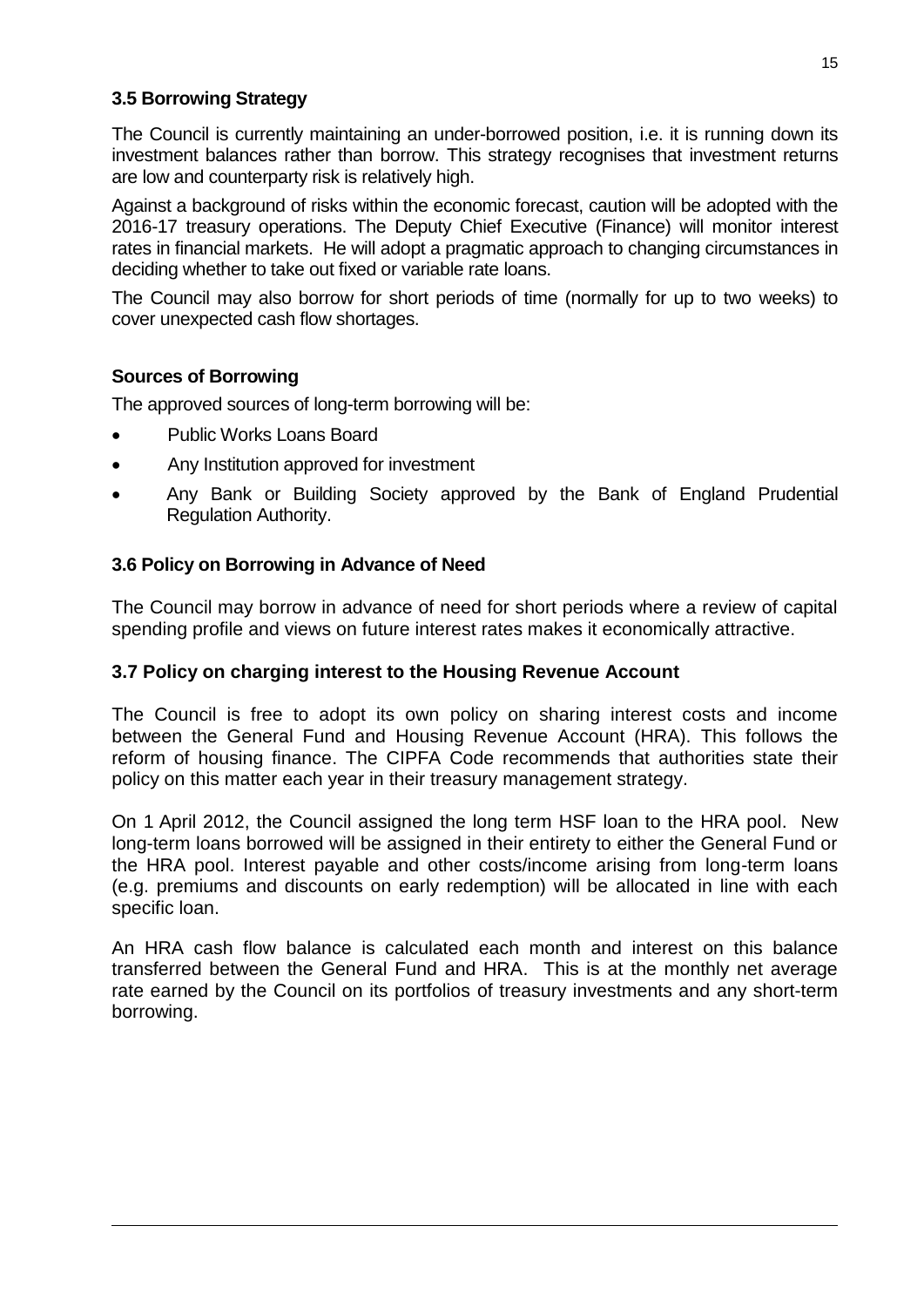#### **3.8 Investment Policy and Annual Investment Strategy**

**Investment Policy:** The Council's investment policy has regard to the DCLG's Guidance on Local Government Investments ("the Guidance"). It has regard also to the 2011 revised CIPFA Treasury Management in Public Services Code of Practice and Cross Sectoral Guidance Notes ("the CIPFA TM Code"). The Council's investment priorities will be:

- Security; then
- Liquidity; then
- Return.

Officers are also aware of the 'Wednesbury Principles', whereby 'ethical' investments could be open to challenge if regarded as indefensible and a waste of public funds. Nevertheless, St Albans City and District Council supports the concept of responsible investment. The Council expects institutions it deposits funds with, through its treasury management function, to comply with internationally accepted norms. These include norms for the environment, human rights, working conditions, corruption and controversial weapons. The Council will seek to avoid placing funds with institutions that do not have a similar responsible investment policy.

**Investment Strategy:**To minimise the risk to investments, the Council has stipulated the minimum acceptable credit quality of counterparties for inclusion on the lending list (see Appendix 1). Other information sources used will include the financial press, share price and other such banking sector information. The objective is to establish the most robust scrutiny process on the suitability of potential investment counterparties.

Investments will be made with reference to cash flow requirements and the outlook for shortterm interest rates (i.e. rates for investments up to 12 months).

For cash flow generated balances, the Council will seek to use its business reserve accounts, 15 and 30 day notice accounts, and short-dated deposits (overnight to three months). In this way is will benefit from the compounding of interest.

The Deputy Chief Executive (Finance) will maintain a counterparty list in compliance with the following criteria. He will revise the criteria and submit them to Council for approval as necessary.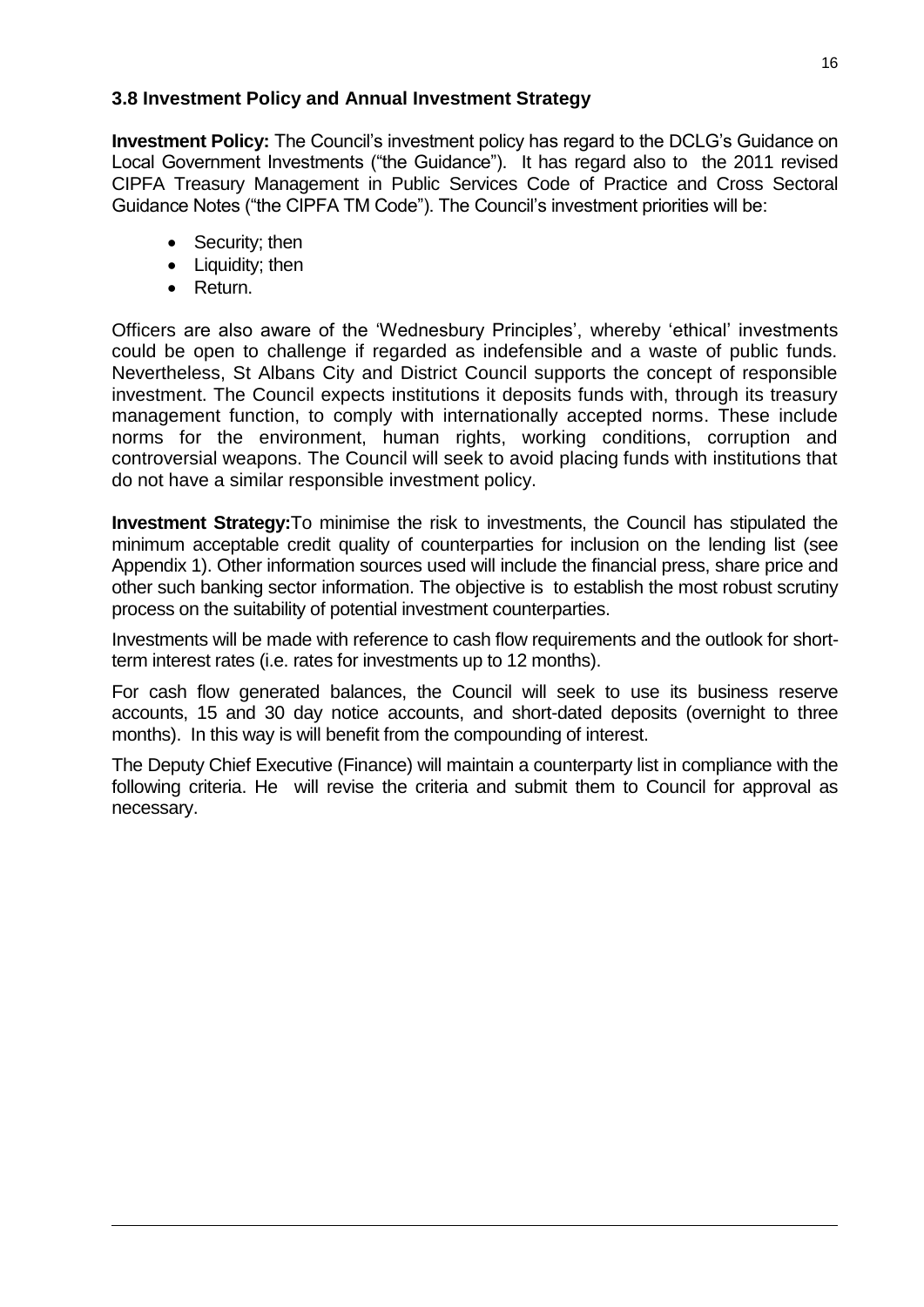#### **3.9 Creditworthiness policy**

#### **3.9.1 Credit Ratings**

The Council applies the creditworthiness service provided by Capita Asset Services. This service employs a sophisticated modelling approach utilising credit ratings from the three main credit rating agencies - Fitch, Moody's and Standard and Poor's. The credit ratings of counterparties are supplemented with the following:

- credit watches and credit outlooks from credit rating agencies;
- Credit Default Spreads (CDS) to give early warning of likely changes in credit ratings;
- sovereign ratings to select counterparties from only the most creditworthy countries.

This results in three suggested credit assessments as follows:

- A) Based on the credit ratings of the agencies only
- B) Adjusted for watch/outlook
- C) Where applicable the end result is adjusted for CDS information with a manual override.

These indicate an overall assessment of the relative creditworthiness of counterparties at increasing levels of risk aversion.

This modelling approach combines credit ratings, credit Watches and credit Outlooks in a weighted scoring system. This is combined with an overlay of CDS spreads for which the end product is a series of colour coded bands indicating the relative creditworthiness of counterparties.

The Capita Asset Services' creditworthiness service uses a wider array of information than just primary ratings. Furthermore, by using a risk weighted scoring system, it does not give undue preponderance to just one agency's ratings.

Officers propose to continue to use the lowest risk rating 'C' for all investments.

#### **3.9.2 Credit Periods**

Capita Asset Services then allocate a colour code within each credit assessment level to indicate the maximum duration period for each counterparty. These colour codes are used by the Council to determine the suggested duration for investments. The Council will therefore use counterparties within the durational bands shown in Appendix1.

Officers propose that the Council continue to use up to the maximum investment duration indicated by Capita Asset Services in the 'C' risk rating category.

#### **3.9.3 Country Limits**

Council agreed at the meeting of 26<sup>th</sup> February 2013 that 20% of funds invested, measured at the time the investment is made, can be invested in non-UK banks. These banks must be members of the Organisation for Economic Co-operation and Development (OECD). A list of current members is at Appendix 2.

Officers propose no change to these limits.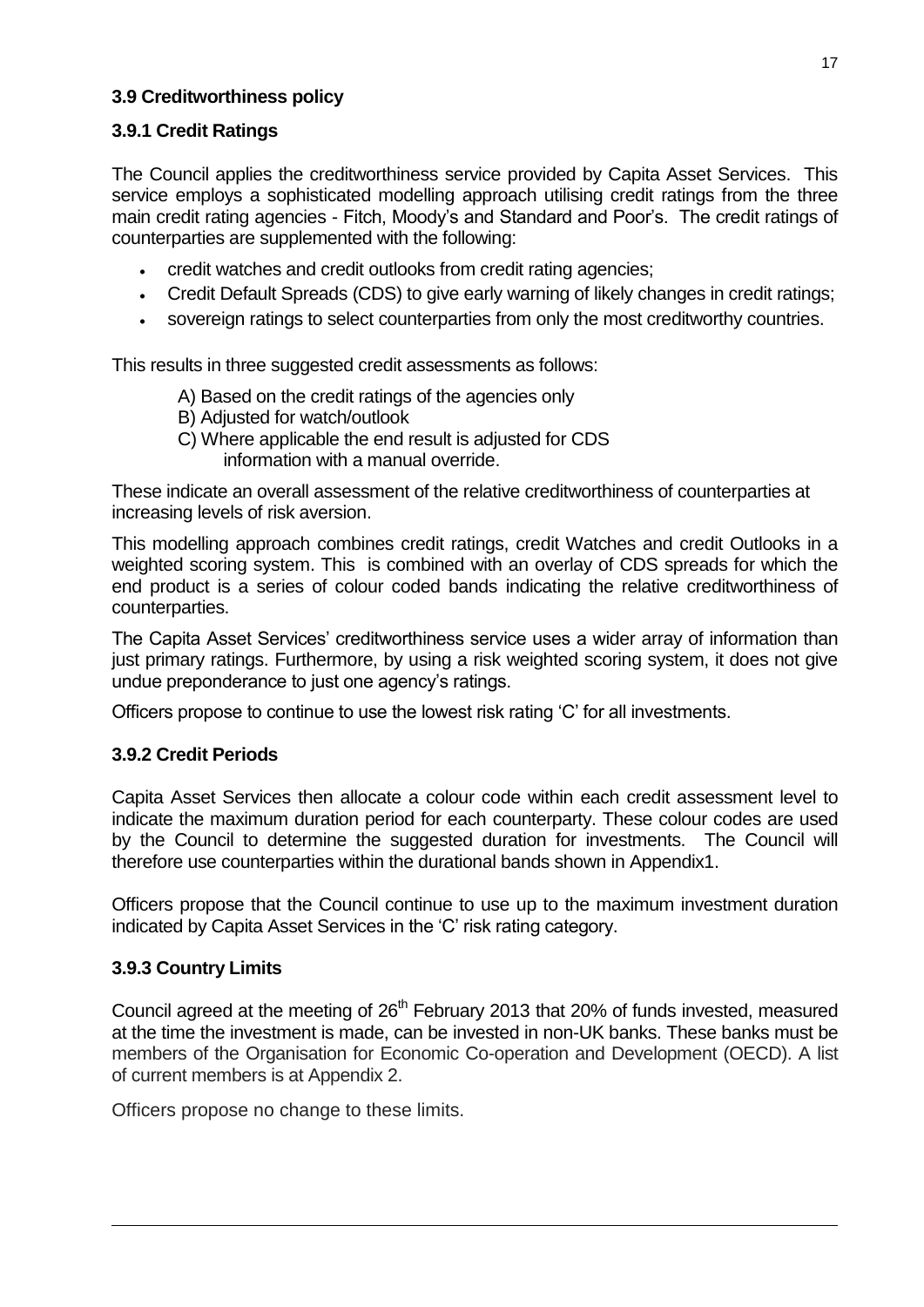#### **3.9.4 List of Counterparties**

The application of credit ratings, credit periods and country limits lead to an amended list of counterparties each with 3 credit assessments with associated maximum investment durations.

All credit ratings will be monitored weekly*.* The Council is alerted to changes to ratings of all three agencies through its use of the Capita Asset Services creditworthiness service.

If a downgrade results in the counterparty / investment scheme no longer meeting the Council's minimum criteria;

- no new investments will be made;
- any existing investments that can be recalled or sold at no cost will be; and
- full consideration will be given to recall or sale of all other existing investments with the affected counterparty.

A list of counterparties amended by the country limits is shown at Appendix 1. Capita Asset Services update the list on a weekly basis.

#### **3.9.5 Counterparty Limits**

Counterparty limits for value and period by type of counterparty are proposed by officers, in consultation with the Resources Portfolio Holder. The objective is to have a mix of investments, limiting exposure to any one counterparty and limiting exposure to long term deposits.

Officers propose no change to the counterparty limits, which are shown at appendix 3.

#### **3.9.6 Non-specified investments**

The Council is required to state whether it is intending to use any of what the Government calls "Non-specified investments" (See Appendix 3). The Council's policy is that the only situation where we will use these is in the case of long-term investments, (i.e. those that would meet the definition of a specific investment, but for the fact that they are due to mature 12 months or longer from the date of arrangement).

The limit for these Non-Specified investments remains at £5m (see 3.4 above for where such investments can be placed).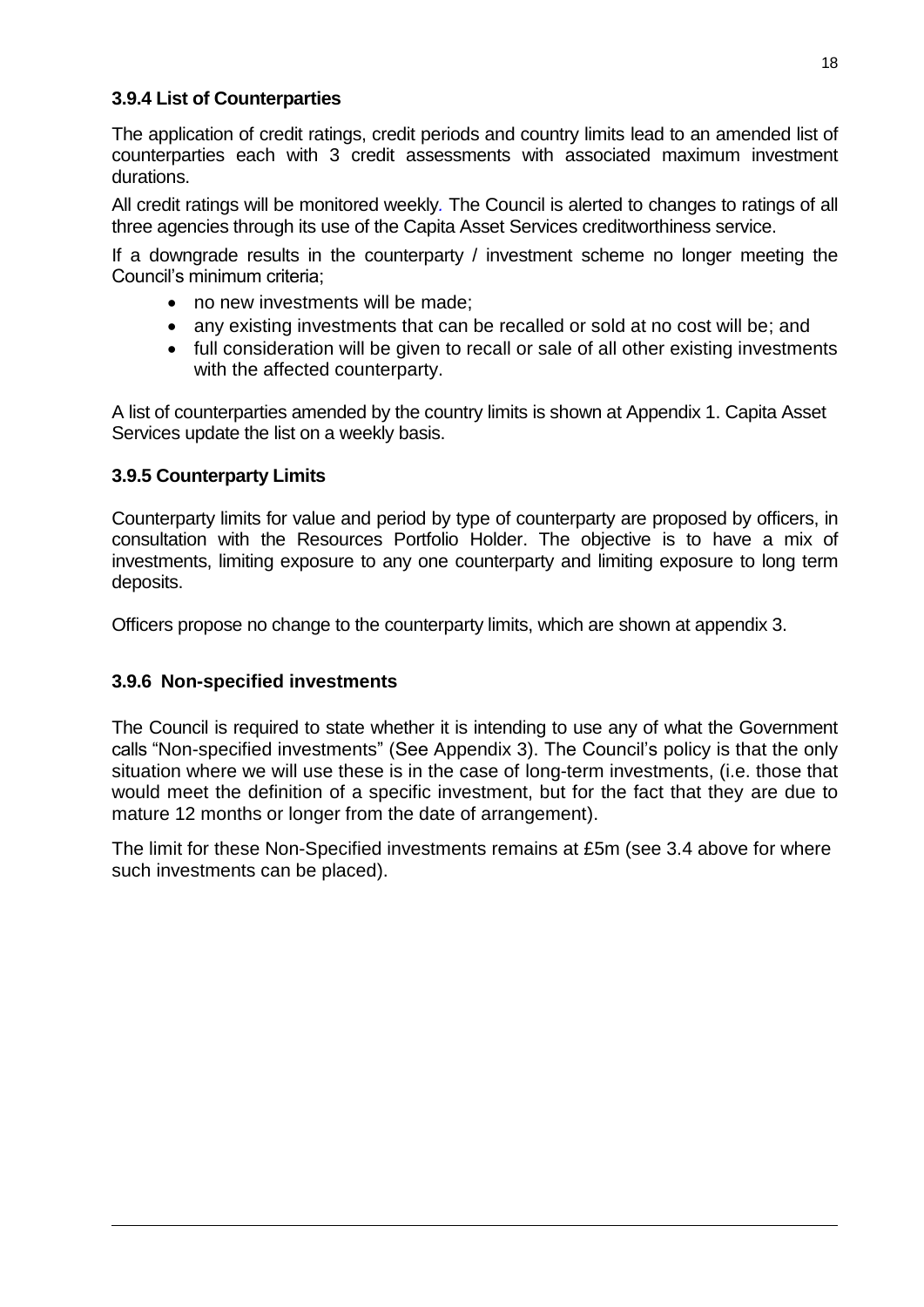#### **Appendices**

- 1. Capita Asset Services listing of Qualifying Counterparties (as at 13/11/15)
- 2. List of OECD members (November 2015)
- 3. Treasury Management Criteria Summary
- 4. Example of weekly investment list
- 5. Four Clauses adopted from CIPFA's Treasury Management Code of Practice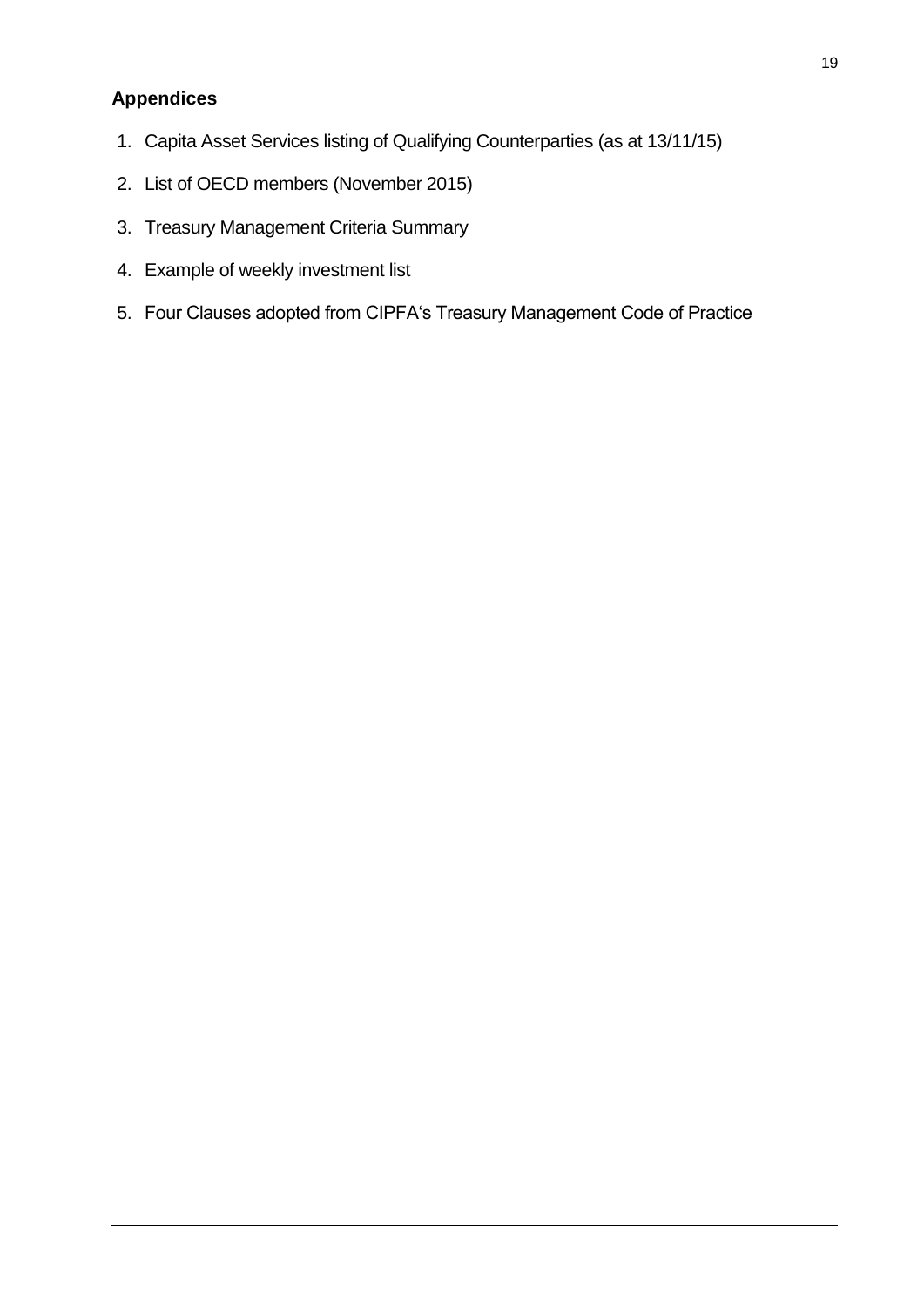## **Appendix 1**

## **Capita Asset Services listing of Qualifying Counterparties (as at 13/11/15)**

Showing suggested maximum duration of investment.

| Weekly Credit List: 13/11/2015                                                     |                               |                               |                               |  |  |
|------------------------------------------------------------------------------------|-------------------------------|-------------------------------|-------------------------------|--|--|
|                                                                                    | Α                             | B                             | C                             |  |  |
|                                                                                    |                               | <b>Suggested Duration</b>     | <b>Suggested Duration</b>     |  |  |
|                                                                                    | Suggested<br><b>Duration</b>  | (Watch/Outlook                | (CDS Adjusted with            |  |  |
|                                                                                    |                               | Adjusted)                     | manual override)              |  |  |
|                                                                                    |                               |                               |                               |  |  |
| Australia                                                                          |                               |                               |                               |  |  |
| Australia and New Zealand Banking Group Ltd                                        | $O - 12$ mths                 | $O - 12$ mths                 | $O - 12$ mths                 |  |  |
| Commonwealth Bank of Australia                                                     | $O - 12$ mths                 | $O - 12$ mths                 | $O - 12$ mths                 |  |  |
| Macquarie Bank Limited                                                             | $\overline{R}$ - 6 mths       | $R - 6$ mths                  | $G - 100$ days                |  |  |
| National Australia Bank Ltd                                                        | $O - 12$ mths                 | $O - 12$ mths                 | $O - 12$ mths                 |  |  |
| <b>Westpac Banking Corporation</b>                                                 | $O - 12$ mths                 | $O - 12$ mths                 | $O - 12$ mths                 |  |  |
| Belgium                                                                            |                               |                               |                               |  |  |
| <b>BNP Paribas Fortis</b>                                                          | $R - 6$ mths                  | $R - 6$ mths                  | $R - 6$ mths                  |  |  |
| <b>KBC Bank NV</b>                                                                 | $\overline{R}$ - 6 mths       | $R - 6$ mths                  | $R - 6$ mths                  |  |  |
| Canada                                                                             |                               |                               |                               |  |  |
| <b>Bank of Montreal</b>                                                            | $O - 12$ mths                 | $O - 12$ mths                 | $O - 12$ mths                 |  |  |
| Bank of Nova Scotia                                                                | $O - 12$ mths                 | $O - 12$ mths                 | $O - 12$ mths                 |  |  |
| Canadian Imperial Bank of Commerce                                                 | $O - 12$ mths                 | $O - 12$ mths                 | $O - 12$ mths                 |  |  |
| National Bank of Canada                                                            | $R - 6$ mths                  | $R - 6$ mths                  | $R - 6$ mths                  |  |  |
| Royal Bank of Canada                                                               | $O - 12$ mths                 | $O - 12$ mths                 | $O - 12$ mths                 |  |  |
| <b>Toronto Dominion Bank</b>                                                       | $O - 12$ mths                 | $O - 12$ mths                 | $O - 12$ mths                 |  |  |
| Denmark                                                                            |                               |                               |                               |  |  |
| Danske Bank                                                                        | $\overline{R}$ - 6 mths       | $R - 6$ mths                  | G - 100 days                  |  |  |
| Finland                                                                            |                               |                               |                               |  |  |
| Nordea Bank Finland plc                                                            | $O - 12$ mths                 | $O - 12$ mths                 | $O - 12$ mths                 |  |  |
| Pohjola Bank                                                                       | $\overline{O}$ - 12 mths      | $O - 12$ mths                 | $O - 12$ mths                 |  |  |
| France                                                                             |                               |                               |                               |  |  |
| <b>BNP Paribas</b>                                                                 | $R - 6$ mths                  | $R - 6$ mths                  | $R - 6$ mths                  |  |  |
| Credit Agricole Corporate and Investment Bank                                      | $R - 6$ mths                  | $R - 6$ mths                  | $R - 6$ mths                  |  |  |
| Credit Industriel et Commercial                                                    | $R - 6$ mths                  | $R - 6$ mths                  | $R - 6$ mths                  |  |  |
| Credit Agricole SA                                                                 | $R - 6$ mths                  | $R - 6$ mths                  | $R - 6$ mths                  |  |  |
| Societe Generale                                                                   | $R - 6$ mths                  | $R - 6$ mths                  | $R - 6$ mths                  |  |  |
| Germany                                                                            |                               |                               |                               |  |  |
| BayernLB                                                                           | G - 100 days                  | G - 100 days                  | G - 100 days                  |  |  |
| Deutsche Bank AG                                                                   | G - 100 days                  | G - 100 days                  | G - 100 days                  |  |  |
| DZ Bank AG (Deutsche Zentral-Genossenschaftsbank)<br>Landesbank Baden Wuerttemberg | $O - 12$ mths                 | $O - 12$ mths                 | $O - 12$ mths                 |  |  |
| Landesbank Berlin AG                                                               | $R - 6$ mths<br>$R - 6$ mths  | $R - 6$ mths<br>$O - 12$ mths | $R - 6$ mths<br>$O - 12$ mths |  |  |
| Landesbank Hessen-Thueringen Girozentrale (Helaba)                                 | $R - 6$ mths                  | $O - 12$ mths                 | $O - 12$ mths                 |  |  |
| Landwirtschaftliche Rentenbank                                                     | $P - 24$ mths                 | $P - 24$ mths                 | $P - 24$ mths                 |  |  |
| NRW.BANK                                                                           | $P - 24$ mths                 | $P - 24$ mths                 | $P - 24$ mths                 |  |  |
| Netherlands                                                                        |                               |                               |                               |  |  |
| IABN AMRO Bank N.V.                                                                |                               | $R - 6$ mths                  | $R - 6$ mths                  |  |  |
| Bank Nederlandse Gemeenten                                                         | $R - 6$ mths<br>$P - 24$ mths | $P - 24$ mths                 | $P - 24$ mths                 |  |  |
| Cooperatieve Centrale Raiffeisen Boerenleenbank BA                                 | $O - 12$ mths                 | $O - 12$ mths                 | $O - 12$ mths                 |  |  |
| <b>ING Bank NV</b>                                                                 | $R - 6$ mths                  | $R - 6$ mths                  | $R - 6$ mths                  |  |  |
| Nederlandse Waterschapsbank N.V                                                    | $P - 24$ mths                 | $P - 24$ mths                 | $P - 24$ mths                 |  |  |
| Sweden                                                                             |                               |                               |                               |  |  |
| Nordea Bank AB                                                                     | $O - 12$ mths                 | $O - 12$ mths                 | $O - 12$ mths                 |  |  |
| Skandinaviska Enskilda Banken AB                                                   | $O - 12$ mths                 | $O - 12$ mths                 | $O - 12$ mths                 |  |  |
| Swedbank AB                                                                        | $O - 12$ mths                 | $O - 12$ mths                 | $O - 12$ mths                 |  |  |
| Svenska Handelsbanken AB                                                           | $O - 12$ mths                 | $O - 12$ mths                 | $O - 12$ mths                 |  |  |
| Switzerland                                                                        |                               |                               |                               |  |  |
| Credit Suisse AG                                                                   | $R - 6$ mths                  | $R - 6$ mths                  | $R - 6$ mths                  |  |  |
| <b>UBS AG</b>                                                                      | $R - 6$ mths                  | $R - 6$ mths                  | $R - 6$ mths                  |  |  |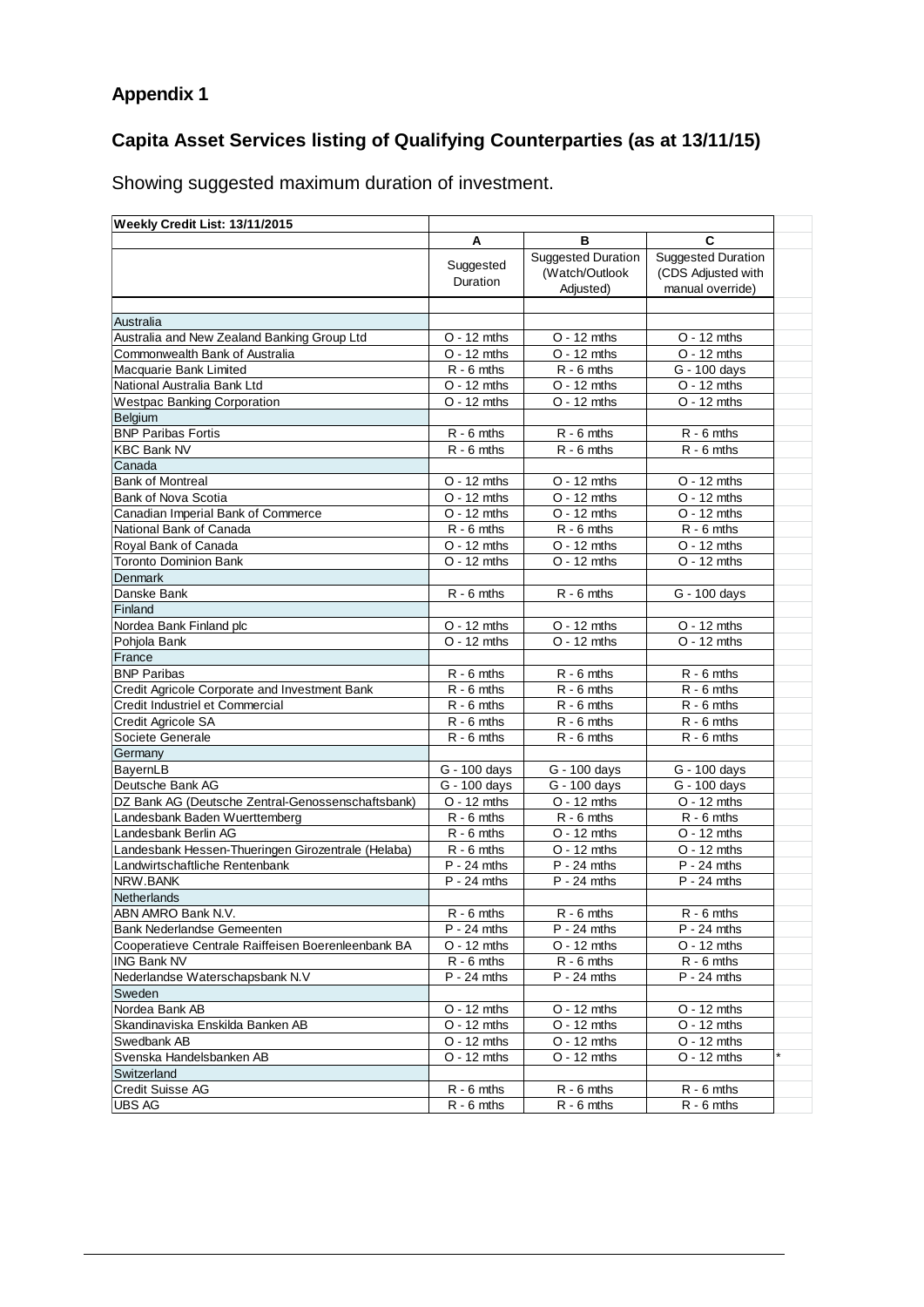| U.S.A                                          |                    |                          |                   |              |
|------------------------------------------------|--------------------|--------------------------|-------------------|--------------|
| Bank of America, N.A.                          | $R - 6$ mths       | $R - 6$ mths             | $R - 6$ mths      |              |
| Bank of New York Mellon, The                   | $O - 12$ mths      | $O - 12$ mths            | $O - 12$ mths     |              |
| Citibank, N.A. ~                               | $R - 6$ mths       | $R - 6$ mths             | $R - 6$ mths      |              |
| JPMorgan Chase Bank NA                         | $O - 12$ mths      | $O - 12$ mths            | $O - 12$ mths     |              |
| Wells Fargo Bank NA                            | $P - 24$ mths      | $P - 24$ mths            | $P - 24$ mths     |              |
| <b>U.K Banks and Building Societies</b>        |                    |                          |                   |              |
| Abbey National Treasury Services plc           | $R - 6$ mths       | $R - 6$ mths             | $R - 6$ mths      |              |
| Bank of New York Mellon (International) Ltd    | $P - 24$ mths      | $P - 24$ mths            | $P - 24$ mths     |              |
| Barclays Bank plc                              | $R - 6$ mths       | $R - 6$ mths             | $R - 6$ mths      |              |
| Citibank International Plc                     | $R - 6$ mths       | $R - 6$ mths             | $R - 6$ mths      |              |
| <b>Close Brothers Ltd</b>                      | $R - 6$ mths       | $R - 6$ mths             | $R - 6$ mths      |              |
| Goldman Sachs International Bank               | $R - 6$ mths       | $R - 6$ mths             | $R - 6$ mths      |              |
| <b>HSBC Bank plc</b>                           | $O - 12$ mths      | $O - 12$ mths            | $O - 12$ mths     |              |
| Santander UK plc                               | $R - 6$ mths       | $R - 6$ mths             | $R - 6$ mths      |              |
| <b>Standard Chartered Bank</b>                 | $O - 12$ mths      | $O - 12$ mths            | $R - 6$ mths      |              |
| Sumitomo Mitsui Banking Corporation Europe Ltd | $O - 12$ mths      | $O - 12$ mths            | $R - 6$ mths      |              |
| <b>UBS Ltd</b>                                 | $R - 6$ mths       | $R - 6$ mths             | $R - 6$ mths      |              |
| <b>Coventry BS</b>                             | $R - 6$ mths       | $R - 6$ mths             | $R - 6$ mths      |              |
| Leeds BS                                       | $R - 6$ mths       | $R - 6$ mths             | $R - 6$ mths      |              |
| Nationwide BS                                  | $R - 6$ mths       | $R - 6$ mths             | $R - 6$ mths      |              |
| Yorkshire BS                                   | G - 100 days       | G - 100 days             | G - 100 days      | <sub>n</sub> |
| AAA rated and Government backed securities     |                    |                          |                   |              |
| Collateralised LA Deposit*                     | $Y - 60$ mths      | $Y - 60$ mths            | No Data Available |              |
| Debt Management Office                         | $Y - 60$ mths      | $\overline{Y}$ - 60 mths | No Data Available |              |
| Supranationals                                 | $Y - 60$ mths      | $Y - 60$ mths            | No Data Available |              |
| <b>UK Gilts</b>                                | $Y - 60$ mths      | $Y - 60$ mths            | No Data Available |              |
| Nationalised and Part Nationalised             |                    |                          |                   |              |
| Lloyds Banking Group plc                       |                    |                          |                   |              |
| <b>Bank of Scotland Plc</b>                    | $R - 6$ mths       | $R - 6$ mths             | $R - 6$ mths      |              |
| Lloyds Bank Plc                                | $R - 6$ mths       | $R - 6$ mths             | $R - 6$ mths      |              |
| Royal Bank of Scotland Group plc               |                    |                          |                   |              |
| National Westminster Bank Plc                  | <b>B</b> - 12 mths | $B - 12$ mths            | Not Applicable    |              |
| The Royal Bank of Scotland Plc                 | $B - 12$ mths      | $B - 12$ mths            | Not Applicable    |              |

#### KEY

\* Invested with at 13/11/15 see appendix 4

n New counterparty from last year's list

#### Includes Foreign banks in OECD countries

Maximum non-UK investment to be 20% of total investments at time of investment **Column C in the table above will be used for all investments.**

| Y         | Yellow      | 60 months                                                                      |  |  |  |  |
|-----------|-------------|--------------------------------------------------------------------------------|--|--|--|--|
| <b>DP</b> | Dark pink   | 5 years for Enhanced money market funds<br>(EMMFs) with a credit score of 1.25 |  |  |  |  |
| LP        | Light pink  | 5 years for Enhanced money market funds<br>(EMMFs) with a credit score of 1.5  |  |  |  |  |
| P         | Purple      | 24 months                                                                      |  |  |  |  |
| В         | <b>Blue</b> | months Nationalised<br>12.<br>and<br>part<br>nationalised UK banks             |  |  |  |  |
| O         | Orange      | 12 months                                                                      |  |  |  |  |
| R         | Red         | 6 months                                                                       |  |  |  |  |
| G         | Green       | 100 days                                                                       |  |  |  |  |
| <b>NC</b> | No colour   | Not to be used                                                                 |  |  |  |  |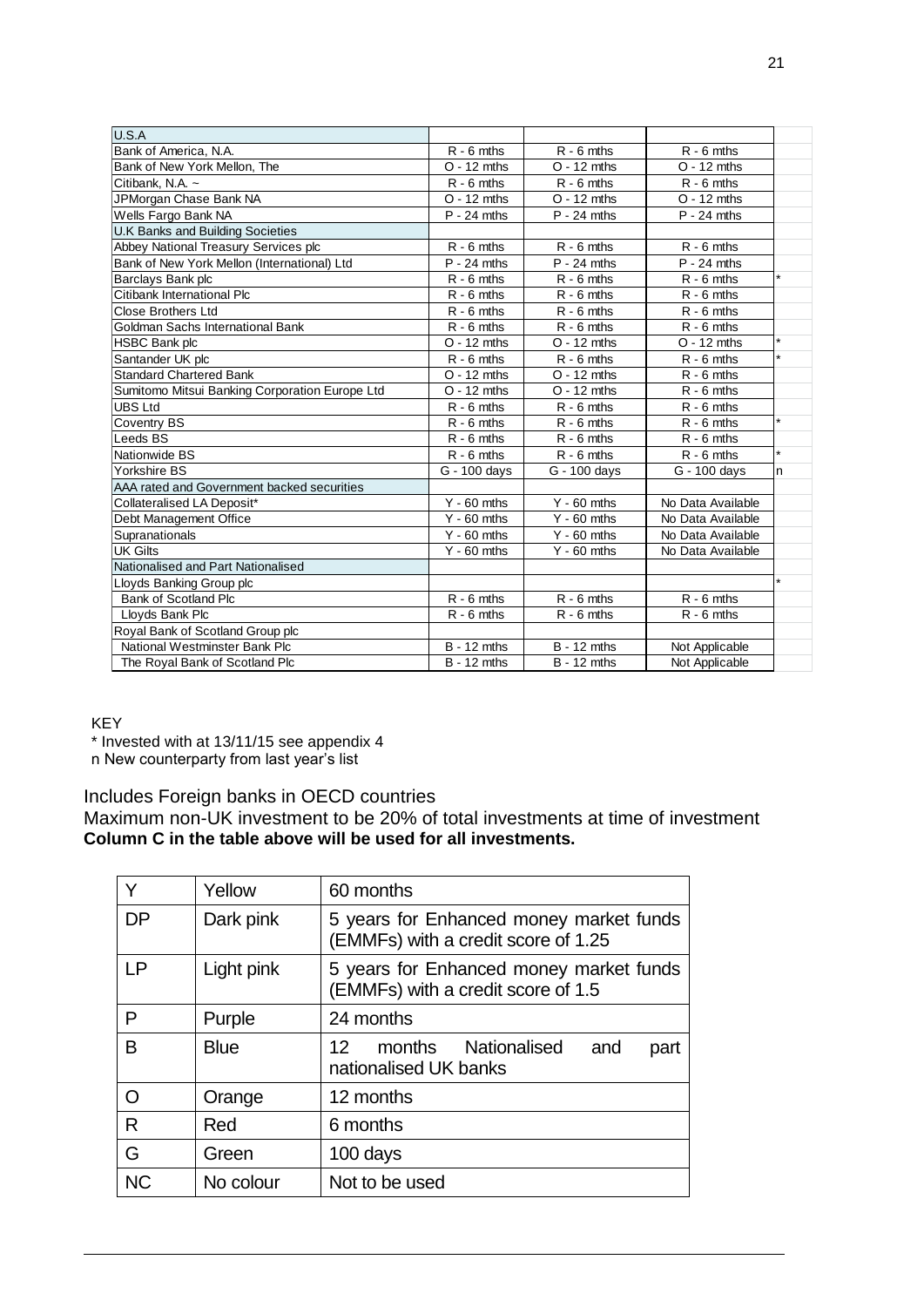#### **List of OECD Members**

| Country               | Date      |
|-----------------------|-----------|
| <b>AUSTRALIA</b>      | 07-Jun-71 |
| <b>AUSTRIA</b>        | 29-Sep-61 |
| <b>BELGIUM</b>        | 13-Sep-61 |
| CANADA                | 10-Apr-61 |
| <b>CHILE</b>          | 07-May-10 |
| <b>CZECH REPUBLIC</b> | 21-Dec-95 |
| <b>DENMARK</b>        | 30-May-61 |
| <b>ESTONIA</b>        | 09-Dec-10 |
| <b>FINLAND</b>        | 28-Jan-69 |
| <b>FRANCE</b>         | 07-Aug-61 |
| <b>GERMANY</b>        | 27-Sep-61 |
| <b>GREECE</b>         | 27-Sep-61 |
| <b>HUNGARY</b>        | 07-May-96 |
| ICELAND               | 05-Jun-61 |
| IRELAND               | 17-Aug-61 |
| ISRAEL                | 07-Sep-10 |
| <b>ITALY</b>          | 29-Mar-62 |
| JAPAN                 | 28-Apr-64 |
| <b>KOREA</b>          | 12-Dec-96 |
| LUXEMBOURG            | 07-Dec-61 |
| <b>MEXICO</b>         | 18-May-94 |
| NETHERLANDS           | 13-Nov-61 |
| <b>NEW ZEALAND</b>    | 29-May-73 |
| NORWAY                | 04-Jul-61 |
| POLAND                | 22-Nov-96 |
| PORTUGAL              | 04-Aug-61 |
| SLOVAK REPUBLIC       | 14-Dec-00 |
| <b>SLOVENIA</b>       | 21-Jul-10 |
| SPAIN                 | 03-Aug-61 |
| <b>SWEDEN</b>         | 28-Sep-61 |
| SWITZERLAND           | 28-Sep-61 |
| <b>TURKEY</b>         | 02-Aug-61 |
| UNITED KINGDOM        | 02-May-61 |
| UNITED STATES         | 12-Apr-61 |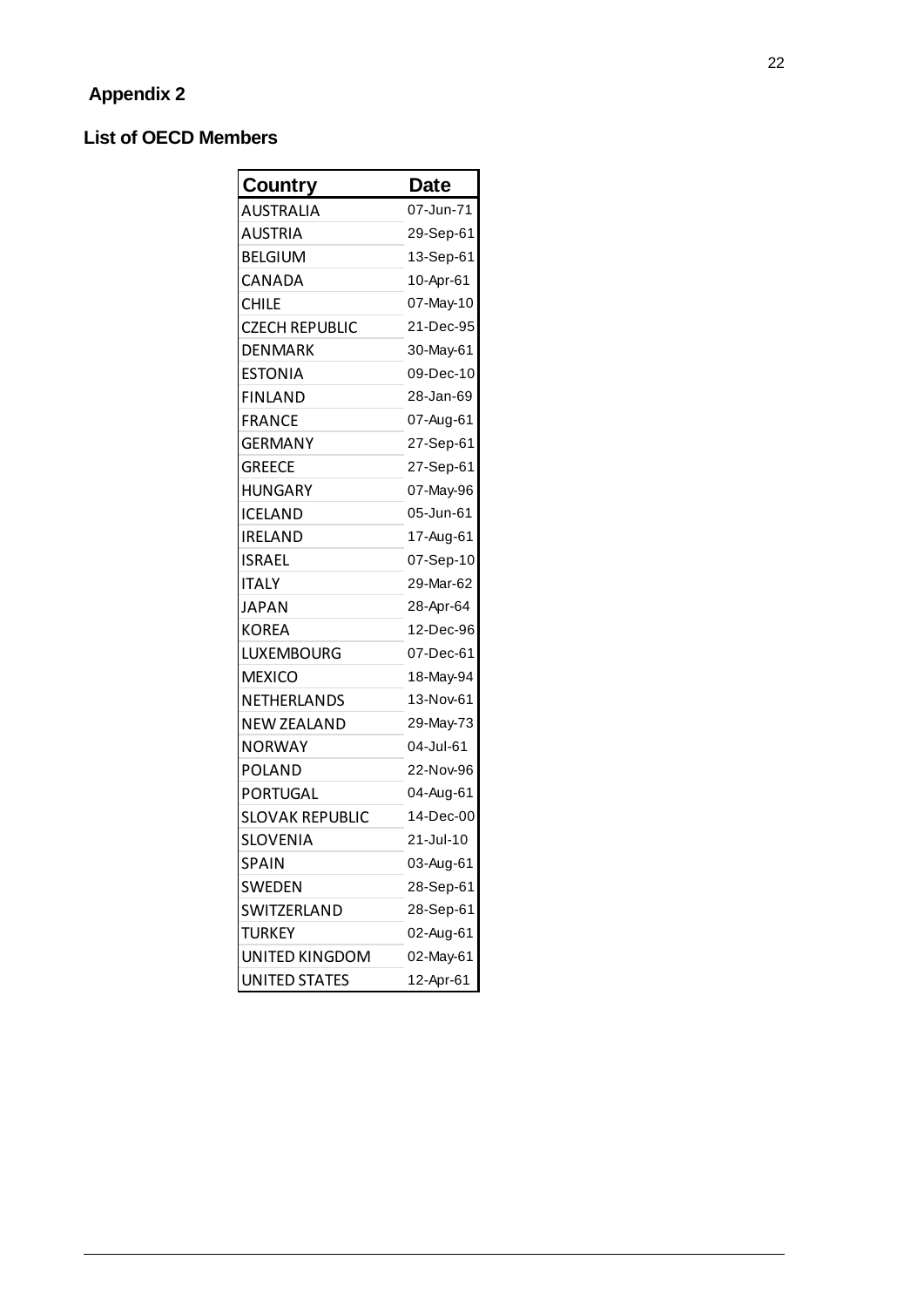#### **Appendix 3**

#### **Treasury Management Criteria Summary**

**SPECIFIED INVESTMENTS:** All such investments will be sterling denominated, with maturities up to the suggested duration as calculated by Capita Asset Services from time to time.

**NON-SPECIFIED INVESTMENTS**: These are any investments which do not meet the Specified Investment criteria. For this Council these are qualifying investments with maturities exceeding one year. A maximum of £5m will be held in aggregate in nonspecified investments.

#### **Country Limits**

UK: 100%

Non-UK: 20% (measured as at time of investment) **and** OECD membership countries **and** restricted to countries rated AAA with all three rating agencies.

#### **Qualifying Counterparties**

Counterparties appearing on the Capita Asset Services list of qualifying counterparties from time to time, together with UK local authorities or supranationals.

#### **Time and monetary limits applying to investments**

The time and monetary limits for institutions on the Council's counterparty list are as follows (these will cover both Specified and Non-Specified Investments):

|                                                   | <b>Existing</b><br>Limit | Limit    | <b>Proposed Max. maturity</b><br>period | <b>Sector</b><br>Rating |
|---------------------------------------------------|--------------------------|----------|-----------------------------------------|-------------------------|
| Cash deposits with DMO<br>at the Bank of England  | No limit                 | No limit | Liquid                                  | N/A                     |
| Cash or Term deposits<br>with Local authorities   | £5m                      | £5m      | 3 years                                 | N/A                     |
| Cash or Term deposits<br>with UK Nationalised and | £5m                      | £5m      | On call                                 | $\mathsf{C}$            |
| <b>Part Nationalised Banks</b>                    | £5m                      | £5m      | Up to 1 year                            | $\mathsf C$             |
|                                                   | £1m                      | £1m      | Up to 3 years                           | C                       |
| Cash or Term deposits<br>with banks and building  | £5m                      | £5m      | On call                                 | $\mathsf{C}$            |
| societies (per CAPITA list                        | £5m                      | £5m      | Up to 3 months                          | $\mathsf C$             |
| as updated from time to<br>time)                  | £5m                      | £5m      | Over 3 months<br>up to 1 year           | C                       |
|                                                   | £1m                      | £1m      | Over 1 year up<br>to 2 years            | $\mathsf C$             |
|                                                   | £1m                      | £1m      | Over 2 years up<br>to 3 years           | $\mathsf C$             |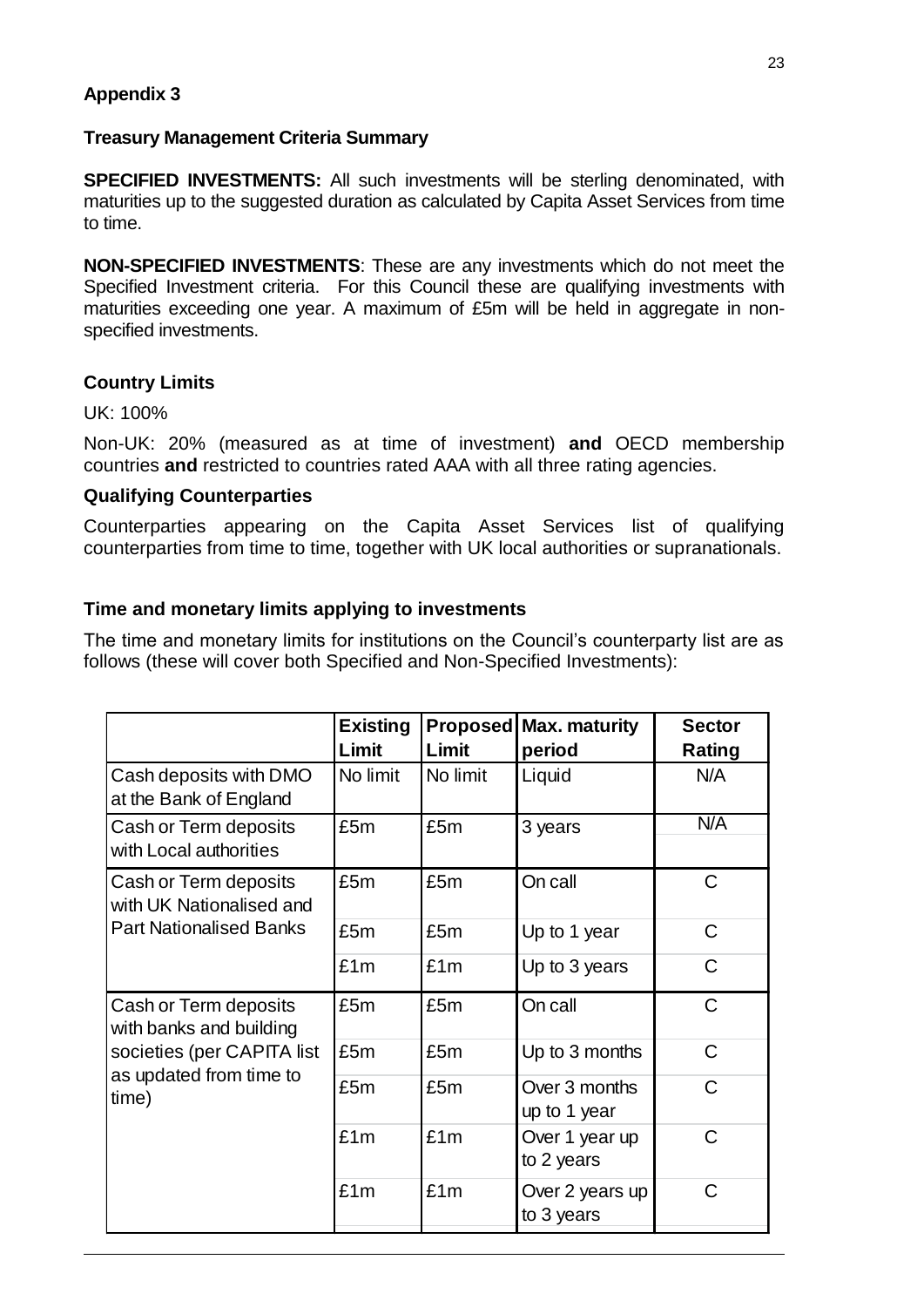#### **Key:**

**C** CDS adjusted with manual override column of Capita Asset Services credit rating list (Appendix 1)

#### **Highlighted items represent a change from prior year.**

#### **Other**

The local authority limit applies to the entire Local Authority sector.

A group of banks under the same ownership will be treated as a single organisation for limit purposes.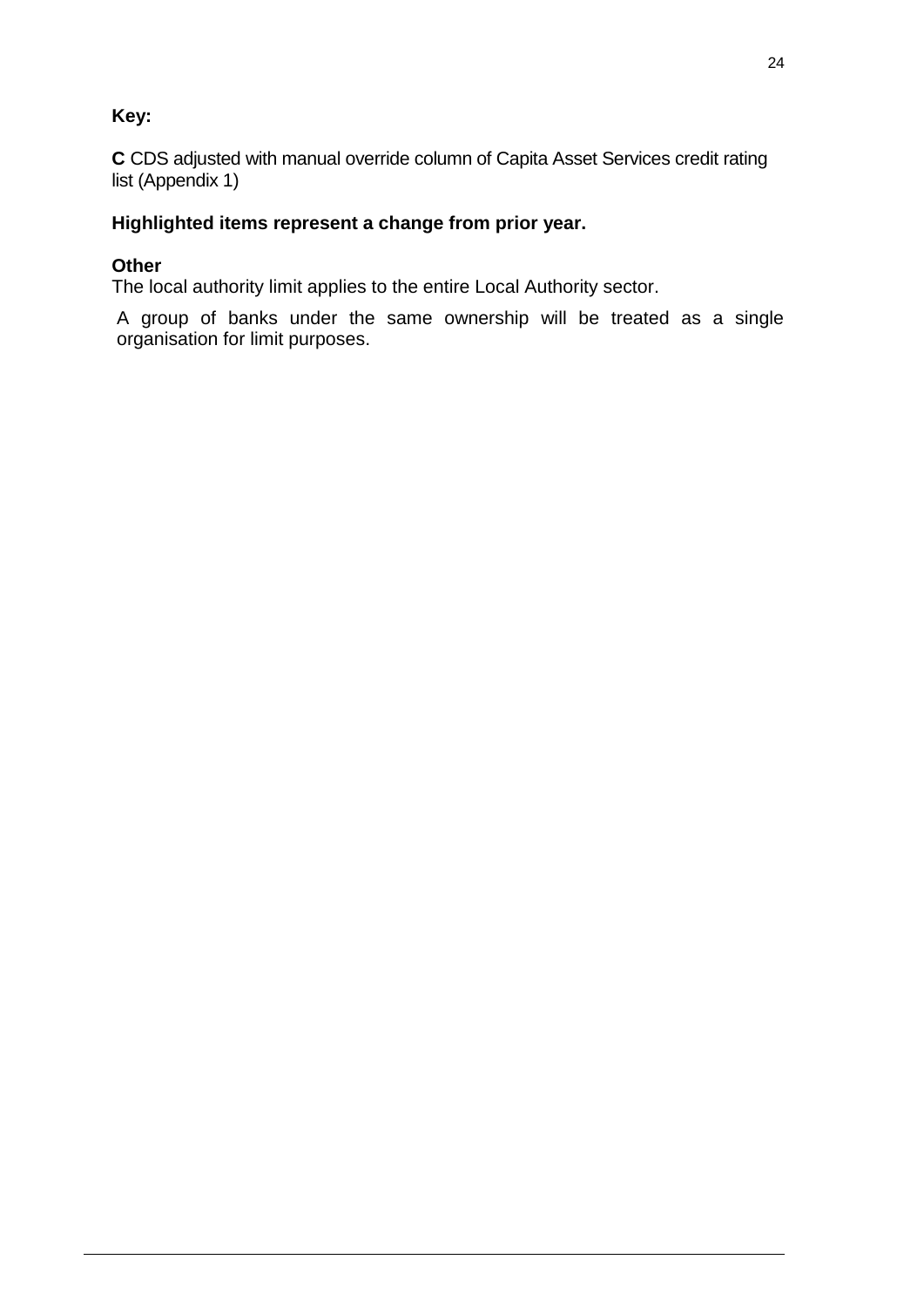#### **Appendix 4**

#### **Example of investment list using the list in appendix 1 and the criteria in appendix 3**

|                                        |                    |                                         |               | <b>SUMMARY OF INVESTMENTS W/E - 13.11.15</b>            |              |        |            |             |
|----------------------------------------|--------------------|-----------------------------------------|---------------|---------------------------------------------------------|--------------|--------|------------|-------------|
|                                        |                    |                                         |               |                                                         |              |        |            |             |
| <b>BORROWER</b>                        | <b>LIMIT</b>       |                                         | <b>INV NO</b> | <u>START DATE END DATE INT RATE INV VALUE LIMIT BAL</u> |              |        |            |             |
|                                        | £                  |                                         |               |                                                         |              |        | £          | £           |
| Deposits with DMO (0 - 60mths)         | Unlimited          |                                         |               |                                                         |              | 0.250% | 0          |             |
|                                        |                    |                                         |               |                                                         |              |        |            |             |
|                                        |                    |                                         |               |                                                         |              |        | $\Omega$   | Unlimited   |
|                                        |                    |                                         |               |                                                         |              |        |            |             |
| <b>Deposits with Other Local</b>       |                    |                                         |               |                                                         |              |        |            |             |
| Authorities (up to 3 years)            |                    | 5,000,000 Entire Local Authority sector |               |                                                         |              |        |            |             |
|                                        |                    |                                         |               |                                                         |              |        |            |             |
|                                        |                    |                                         |               |                                                         |              |        | $\Omega$   | 5,000,000   |
| Deposits with UK nationalised and      |                    |                                         |               |                                                         |              |        |            |             |
| part nationalised (up to 12mths)       | 5,000,000 Per Bank |                                         |               |                                                         |              |        |            |             |
| Lloyds Banking Group (0 - 6mths)       |                    |                                         | 3008          | 29/07/15                                                | 29/01/16     | 0.700% | 5,000,000  | $\mathbf 0$ |
| Royal Bank of Scotland (0 - 12mths)    |                    |                                         |               | various                                                 | CALL         | 0.250% | $\Omega$   | 5,000,000   |
|                                        |                    |                                         |               |                                                         |              |        | 5,000,000  |             |
| <b>UK Banks and Building Societies</b> | 5,000,000 Per Bank |                                         |               |                                                         |              |        |            |             |
| Barclays Bank PLC (0 - 6mths)          |                    |                                         |               | 01/09/2015                                              | 01/03/2016   | 0.690% | 5,000,000  |             |
|                                        |                    |                                         |               |                                                         |              |        |            |             |
| Nationwide B S (0 - 6mths)             |                    |                                         |               | 01/09/2015                                              | 19/11/2015   | 0.480% | 2,000,000  |             |
|                                        |                    |                                         |               | 01/10/2015                                              | 17/11/2015   | 0.450% | 1,000,000  |             |
|                                        |                    |                                         |               | 01/10/2015                                              | 19/11/2015   | 0.450% | 2,000,000  |             |
|                                        |                    |                                         |               |                                                         |              |        |            |             |
| Nationwide Total                       |                    |                                         |               |                                                         |              |        | 5,000,000  |             |
|                                        |                    |                                         |               |                                                         |              |        |            |             |
| Coventry B S (0 - 6mths)               |                    |                                         |               | 02/11/2015                                              | 17/02/2016   | 0.480% | 5,000,000  |             |
|                                        |                    |                                         |               |                                                         |              |        | $\Omega$   |             |
|                                        |                    |                                         |               |                                                         |              |        |            |             |
| <b>Coventry Total</b>                  |                    |                                         |               |                                                         |              |        | 5,000,000  |             |
| HSBC Bank PLC (0 - 12mths)             |                    |                                         | 3005          | various                                                 | CALL         | 0.350% | 5,000,000  |             |
|                                        |                    |                                         |               |                                                         |              |        |            |             |
| Santander UK plc (0 - 6mths)           |                    |                                         |               | 95 day notice                                           | 04/04/1900   | 0.900% | 5,000,000  |             |
|                                        |                    |                                         |               |                                                         |              |        |            |             |
|                                        |                    |                                         |               |                                                         |              |        | 25,000,000 |             |
| Non UK, Non Eurozone Banks (No         |                    |                                         |               |                                                         |              |        |            |             |
| more than 20%, measured at the         |                    |                                         |               |                                                         |              |        |            |             |
| time of investment)                    | 5.000.000 Per Bank |                                         |               |                                                         |              |        |            |             |
| Handelsbanken (0 - 12mths)             |                    |                                         |               | various                                                 | CALL         | 0.400% | 2,985,000  |             |
|                                        |                    |                                         |               |                                                         |              |        | 2,985,000  | 2,015,000   |
|                                        |                    |                                         |               |                                                         |              |        |            |             |
|                                        |                    |                                         |               |                                                         | <b>TOTAL</b> |        | 32,985,000 |             |

The institutions available for investment and actual period limits will be determined by Capita Asset Services's credit rating list issued from time to time (see Appendix 1), and using the monetary limits set by Council (see Appendix 3).